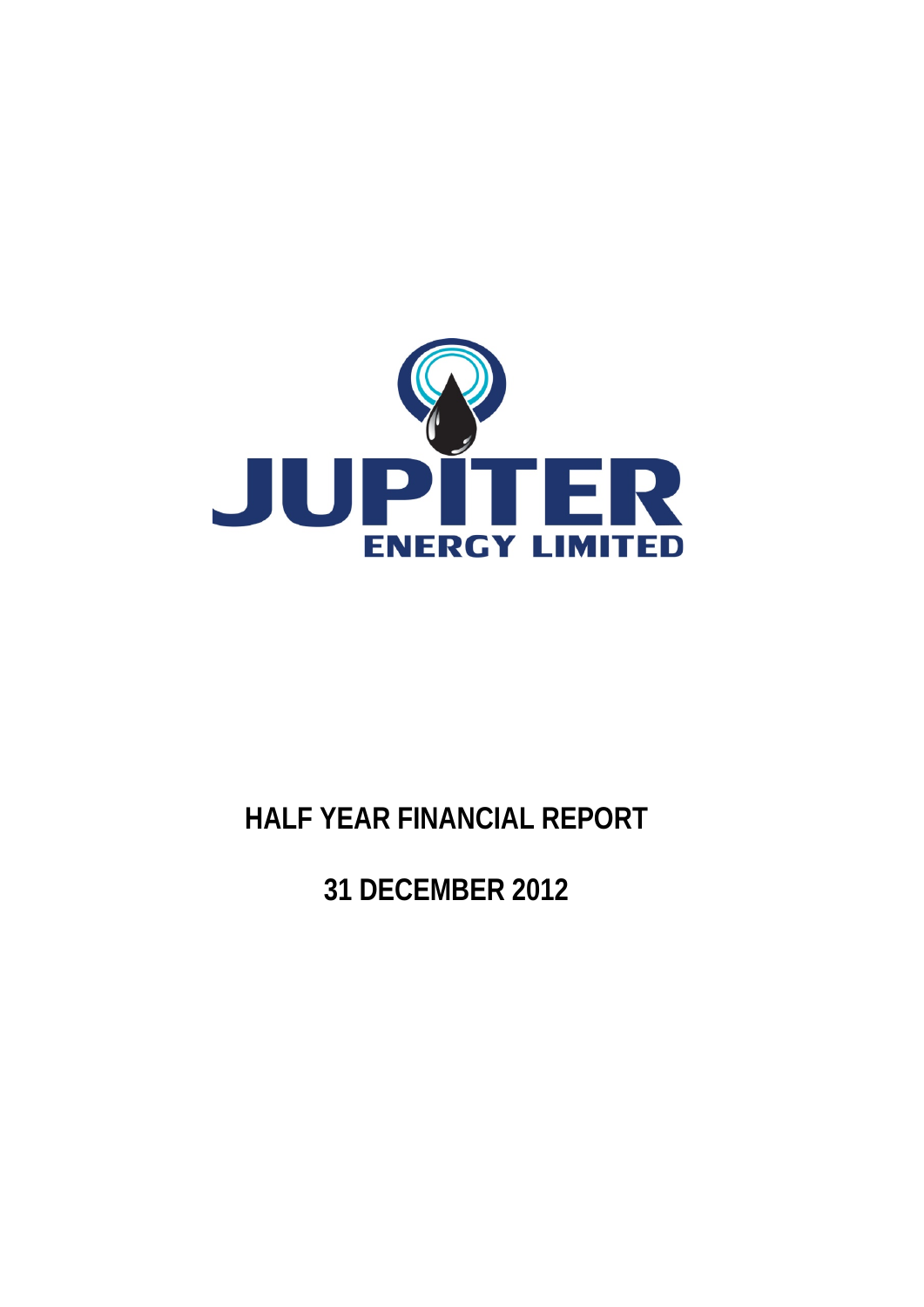# **CORPORATE DIRECTORY**

#### **Directors and Officers**

*Geoff Gander Executive Chairman/CEO*

*Alastair Beardsall Non-Executive Director*

*Baltabek Kuandykov Non-Executive Director*

*Scott Mison Executive Director/Company Secretary* 

#### **Principal and Registered Office**

Level 2, 28 Kings Park Road<br>
West Perth Perth<br>
West Perth West Perth<br>Western Australia 6005

Western Australia 6872

| Telephone | +61 8 9322 8222        |
|-----------|------------------------|
| Facsimile | +61 8 9322 8244        |
| Email     | info@jupiterenergy.com |
| Website   | www.jupiterenergy.com  |

### **Auditors**

Ernst & Young 11 Mounts Bay Road Perth, Western Australia 6000

Telephone +61 8 9429 2222<br>Facsimile +61 8 9429 2436 Facsimile +61 8 9429 2436

#### **Bankers**

National Australia Bank Limited Perth Central Business Banking Centre UB13.03, 100 St Georges Terrace Perth WA 6000

#### **Share Registry**

Computershare Investor Services Pty Ltd Level 2, 45 St George's Terrace Perth, Western Australia 6000

Telephone 1300 557 010 (within Australia) +61 3 9415 4000 (outside Australia) Facsimile +61 8 9323 2033<br>Website www.computersh www.computershare.com

#### **ASX & AIM Codes**

Jupiter Energy Limited shares are listed on the Australian Securities Exchange under the code JPR and on the Alternative Investment Market under the code JPRL.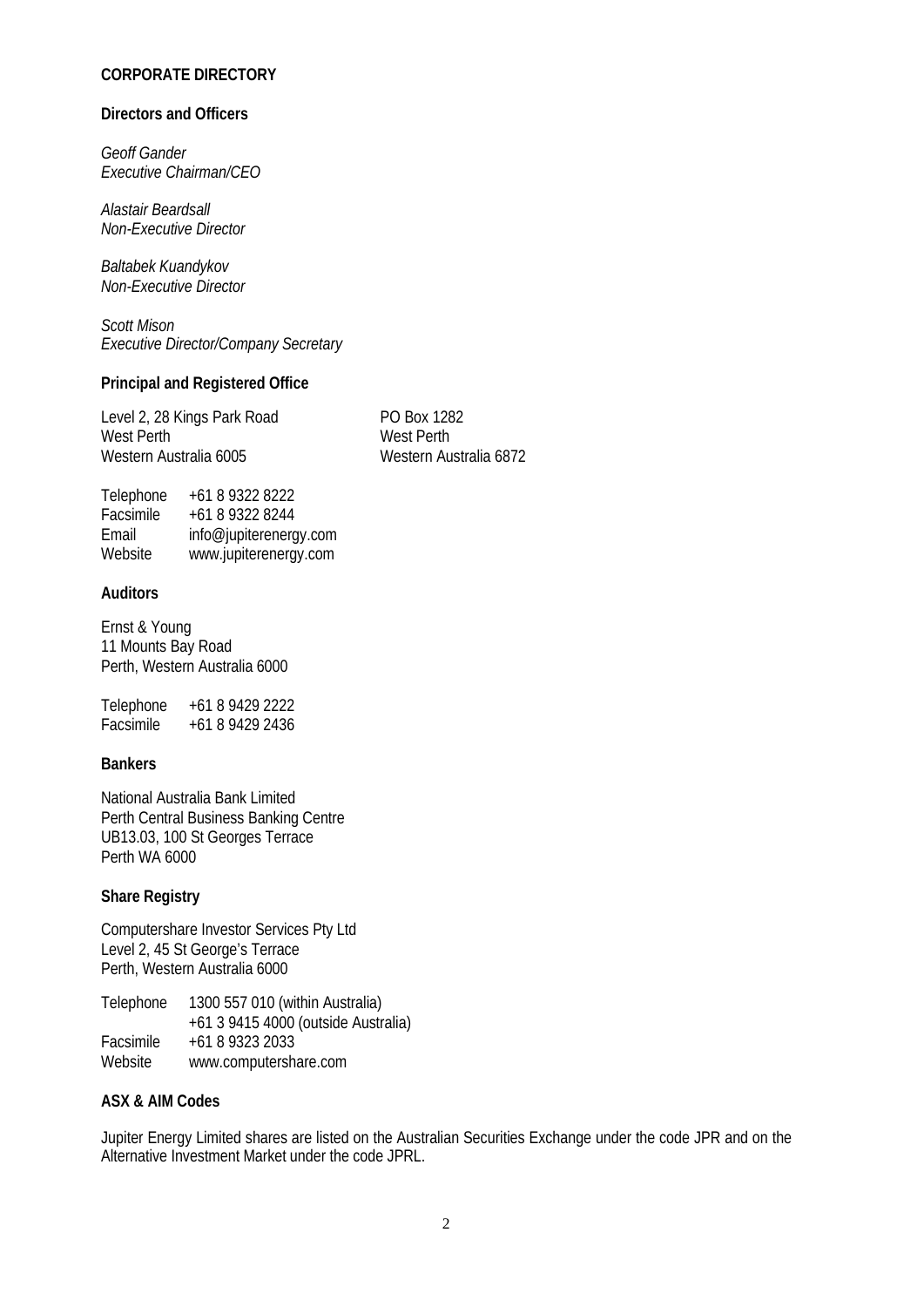#### **DIRECTORS' REPORT**

Your directors submit the financial report of the consolidated entity for the half-year ended 31 December 2012.

#### **Directors**

The names of directors who held office during or since the end of the half-year:

| Date of Appointment/Retirement     |
|------------------------------------|
| Appointed Director 27 January 2005 |
| Appointed Director 5 October 2010  |
| Appointed Director 5 October 2010  |
| Appointed Director 31 January 2011 |
|                                    |

The directors have been in office since the beginning of the period unless otherwise stated.

### **Operating Results**

This review covers the 6 months from 1 July 2012 to 31 December 2012 and the "Subsequent Events" section includes any significant events that have occurred between 1 January 2013 and the release date of this report.

Total production for the period was approximately 77,000 (2011: 11,739) barrels of oil.

The consolidated loss for the period after income tax was \$2,794,714 (2011:\$ 2,024,051).

At the end of December 2012, cash levels were \$3,965,342 (2011: \$4,597,275). Assets increased to \$56,435,903 (2011: \$45,042,499) and equity increased to \$49,129,547 (2011: \$40,554,781).

### **Review of Operations**

This financial year continues to see measured progress being made by Jupiter Energy Limited (Jupiter and/or the Company) as we continued to make the transition from pure oil explorer to that of explorer and producer (E&P).

# *Production (J-50 and J-52 wells):*

During the review period, oil was produced from the J-50 and J-52 wells under their respective Trial Production licences as well as from the J-51 well during its second Production Testing period. Total barrels sold amounted to 77,000, at an average price of \$A43/barrel providing a cash inflow of \$A3,323,263 that were used in funding general operations.

Trial Production Licences for the J-51 and J-53 wells were approved by authorities in late December 2012 meaning that from 1 January 2013 the Company had four wells (J-50, J-51, J-52 and J-53) approved to produce under their individual Trial Production Licences.

# *Testing (J-51 and J-53 wells):*

During the review period, the J-51 well was tested for periods in July, August and September from both the Mid Triassic T2A and T2B horizons. The oil produced was sold into the domestic market at an average price of \$US43/barrel. The well was shut in at the conclusion of its second ninety day testing period pending the granting of its Trial Production licence; the last oil produced from J-51 was on 12 September 2012.

During the review period, the J-53 well recorded higher than expected water cuts and the well underwent a cement squeeze to further reduce this water influx. To date, a total of approximately 100 barrels of oil has been recovered from J-53 and further work on the well is currently being carried out in order to establish a stabilised flow rate. Notwithstanding the proposed work programme for J-53, its Trial Production licence was granted in December 2012.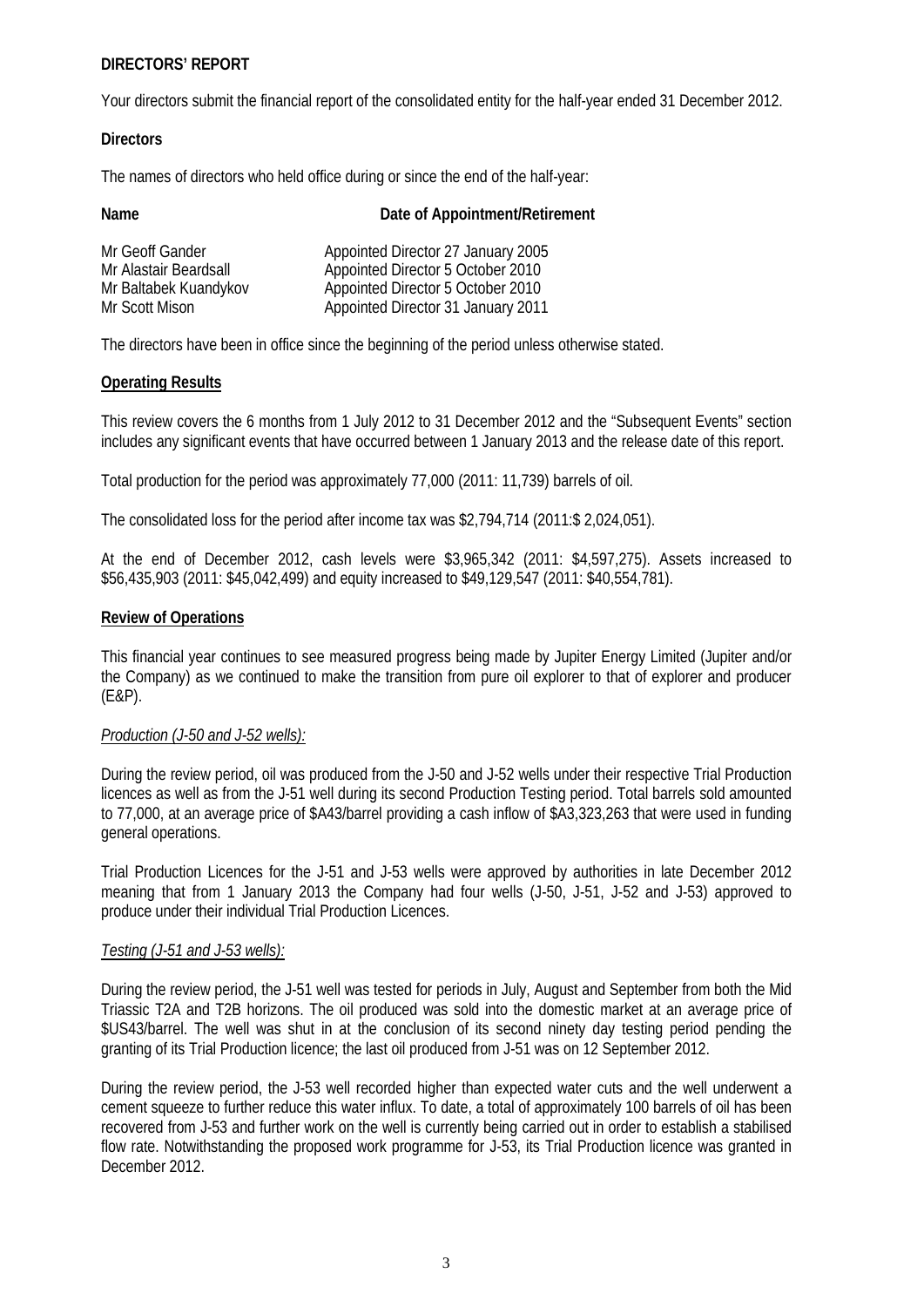#### *Completion (J-55 well):*

The J-55 well reached a total depth of 3,400m in late September 2012. Hydrocarbon shows while drilling, including a core in the reservoir zone, and subsequent open hole wireline logs all indicated hydrocarbons in the Triassic reservoir. The open hole logs indicated good levels of oil saturation and porosity, similar to the proved producing zones in the Akkar East field.

Analysis by independent consulting firm Reservoir Evaluation Services LLC ("RES") confirmed some 112m of gross reservoir and approximately 60m of net pay at the Middle Triassic carbonate reservoir unit, the primary reservoir objective in the well. Cut offs of 3.8% porosity and 50% oil saturation were used in the analysis, with a correction for mud filtrate displacement.

Production casing was run and cemented in place. Following the initial acid-wash stimulation of J-55 in December 2012 approximately 50m<sup>3</sup> of oil (350 barrels) was recovered to surface, however stabilized natural flow was not established.

Further work on the well was carried out during the first quarter of 2013 to establish a stabilised flow rate. More information on the results of this work is available in the "Subsequent Events" section of this report.

### *Drilling (J-58 well):*

The J-58 well reached TVD of 3,320m in late November 2012 and took a total of 37 days to drill. The performance of the drilling operation was better than anticipated with the well reaching final depth ahead of schedule.

Hydrocarbon shows while drilling, including a core in the reservoir zone, and subsequent open hole wireline logs all indicated hydrocarbons in the Triassic reservoir. The open hole logs indicated good levels of oil saturation and porosity, similar to that of the J-55 well which was also drilled on the same structure and production casing was run in preparation for the ninety day production testing period.

Analysis by independent consulting firm RES confirmed some 152.8m of gross reservoir and approximately 75.6m of net pay at the Middle Triassic T2B carbonate reservoir unit, the primary reservoir objective in the well.

In addition RES analysis also confirmed an additional 120.1m of gross reservoir and approximately 52m of net pay at the Middle Triassic T2A carbonate reservoir unit. Cut offs of 3.8% porosity and 50% oil saturation were used in the analysis, with a correction for mud filtrate displacement.

The stimulation and flow testing of the T2B reservoir unit was carried out during the first quarter of 2013. More information on the results of this work is available in the "Subsequent Events" section of this report.

#### *Forward Drilling Plan (J-59 well):*

Jupiter spudded its seventh exploration well, J-59, on 31 December 2012 and completed the drilling during the first quarter of 2013.

The J-59 well was, like the J-55 and J-58 wells, located on the southern extension area. It is positioned approximately 3.8km to the southeast of the J-58 well location.

The well was vertical and was designed to have the potential to intersect a secondary Jurassic clastic reservoir target and then the primary Mid-Triassic carbonate reservoir target before drilling to a planned total depth of approximately 3,400m true vertical depth.

The J-59 well was again drilled by Kazakh drilling contractor Akpan LLP who are using the same ZJ-40 rig as was used previously for the J-55 and J-58 wells. The well was anticipated to take approximately 60 days from spud through to running production casing and temporarily suspending the well.

More information on the outcome of this work is available in the "Subsequent Events" section of this report.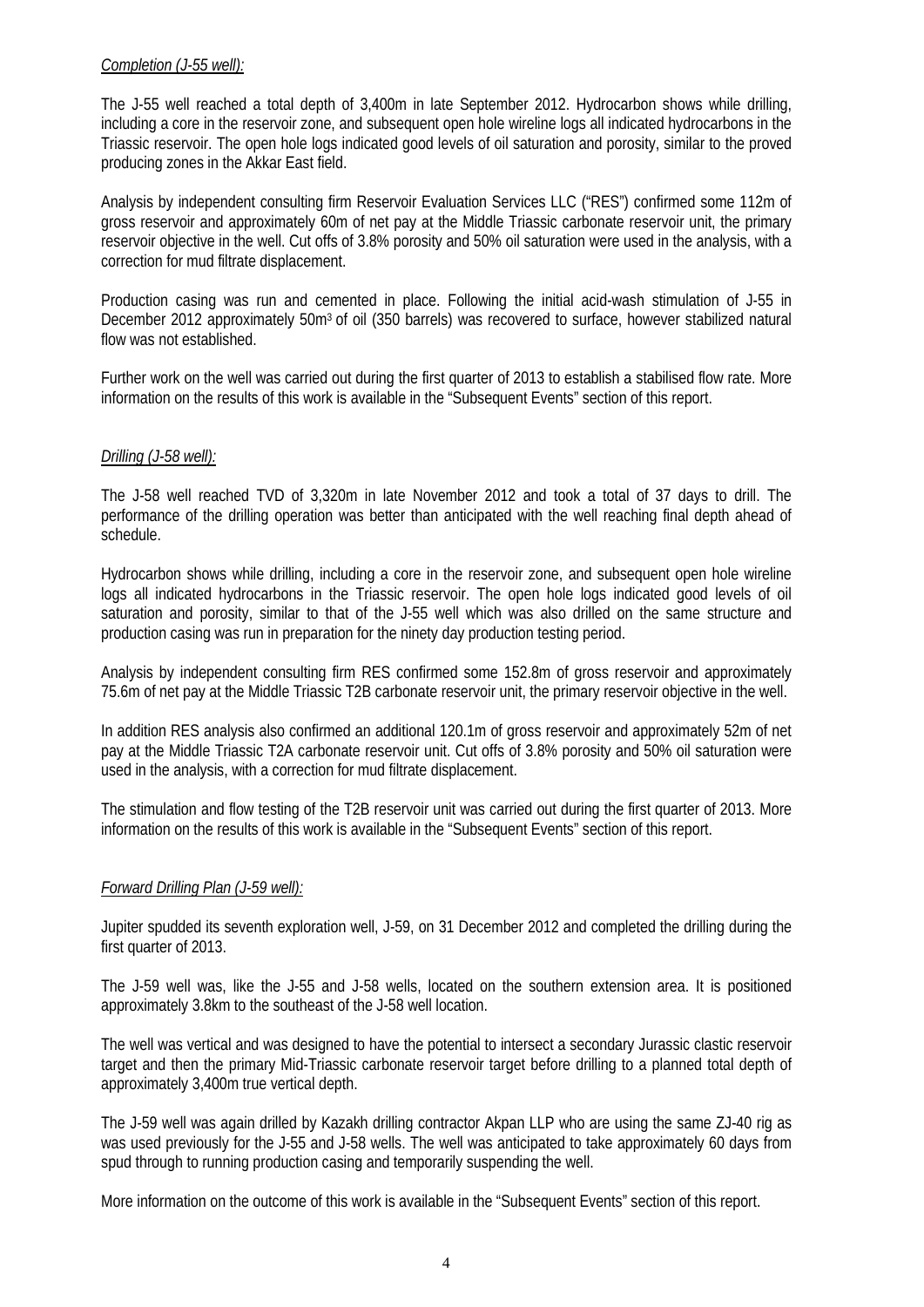## *Funding and Capital Management:*

In July 2012 the Company completed a fully underwritten pro-rata non-renounceable entitlement issue of 1 fully paid ordinary share in the capital of the Company for every 4 Shares at an issue price of \$A0.40 per Share, raising \$A11,613,016 before costs (the "Offer").

The Offer was fully underwritten by Waterford Petroleum Limited (Waterford) and Soyuzneftegas Capital Limited ("SNG"). The shortfall was approximately 35% and this shortfall was distributed between Waterford and SNG. Post the closure of the Offer, SNG also announced the conversion of their \$US3.45m Convertible Notes in exchange for the issue of 8,215,000 shares.

Post distribution of the shortfall and the conversion of the Convertible Notes, Waterford announced their holding had increased to 29.5% and SNG announced their holding was 19.8%, meaning that the Company's two cornerstone investors now hold approximately 50% of the shares in issue.

Proceeds from the Rights Issue, complemented by revenues from the sale of oil from the producing wells, meant that the Company was funded to complete the drilling of J-58 during the second half of 2012 and to implement the necessary topside infrastructure to bring the J-51 and J-53 wells onto Trial Production before the end of the year.

Due to very encouraging wireline logging results from the J-58 well it was decided that the Company should look to drill the J-59 well as soon as was feasible.

Funds for the drilling of the J-59 well were sourced via a \$US3m unsecured loan via three Promissory Notes, each with exactly the same terms and each with a face value of \$US1m. The loan is repayable on 31 December 2013 or at such time that the Company raises additional funding of a minimum of \$20 million via debt, equity or other funding. The loan has a coupon rate of 15% per annum, payable quarterly in arrears, with the first interest payment due on 31 March 2013. The loan was provided by Mobile Energy Limited.

The work obligations for Block 31 are all current and it is the intention of the Board to align ongoing operational spending with the cashflow generated through oil sales until further funding is secured.

In terms of future investment in Block 31, the directors are currently reviewing a range of options for financing the further development of the East Akkar field during 2013 and beyond, to the stage where export oil sales are being achieved and further development of the field is self-funding; these options may include the further issue of new equity, reserve based debt, convertible debt or a combination of these and other funding instruments.

Once a funding facility has been established, the further development of the Akkar East field, and in particular building of the topside infrastructure including a processing facility and gas separation plant, will be accelerated.

# *Reserves Update:*

The Company has engaged an international consulting firm to produce a new Competent Persons Report (CPR) over the Company's assets; this study will provide an updated and independent view of the Company's reserves and resource estimates. Work began on the new CPR during December 2012 and is expected to be published by late March or early April 2013.

# **Subsequent Events:**

# *J-53 Well:*

On 26 February 2013 the Company provided an update on the J-53 well. Remedial cementing was in progress to repair the poor primary cement bond, thought to be the cause of the water ingress, and then the plan was to re-perforate the lower T2B Triassic and bring the well on to production with an electric submersible pump (ESP). The well can be produced for up to 3 years under its already approved Trial Production License (TPL).

The Company also advised that it believes the Z sand present in the J-53 well contains hydrocarbons and this will be evaluated at a later date.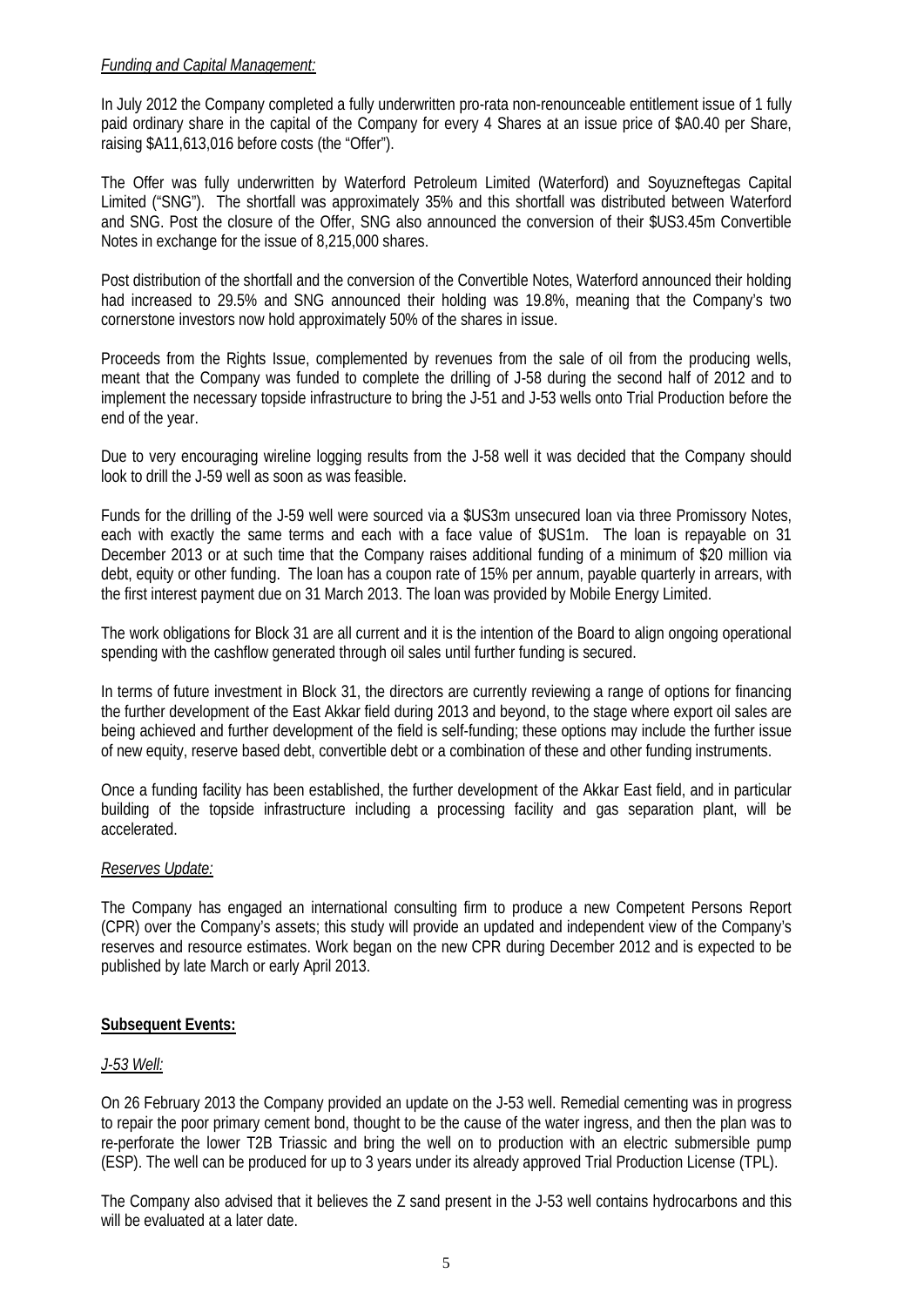## *J-55 Well:*

On 26 February 2013 the Company provided an update on the J-55 well. Following the initial acid-wash stimulation of J-55 in December 2012, a review of the transient bottom hole pressures recorded during the initial testing indicated that the flow characteristics of the lower T2B Triassic horizon may improve following a re-perforation and a further, more aggressive, acid stimulation. This work was carried out in January 2013 and production of up to 200 barrels of oil per day (bopd) was established during the first week of February, using an ESP in the well.

The Company advised that the forward plan was to perforate the upper T2A Triassic and production from this zone would be comingled with the producing lower T2B Triassic. The Company also advised that the upper Z sand is also scheduled for evaluation in the next round of well intervention work.

#### *J-58 Well:*

On 26 February 2013 the Company provided an update on the J-58 well. Some 5.5m of the lower T2B Triassic in J-58 has been perforated and flow tested in February 2013 delivering approximately 400 barrels of oil over an 8 hour period (equivalent of 1,200 barrels of oil per day) on a 9mm choke. Based on this initial rate, a decision has been made not to carry out an acid stimulation of the well at this time.

Pressure Transient Analysis indicated a reservoir pressure of 349 atmospheres which was very encouraging and the forward plan was to bring the J-58 well on to production to determine a stabilized, and sustainable, flow rate.

The Company also advised that a decision on the timing of the testing of the T2A horizon would be made after evaluating the performance of the well during March.

The forward plan will be to comingle production from the T2B and the T2A. The upper Z sand is also thought to be hydrocarcon bearing and the Company will complete and evaluate this horizon in the next round of well intervention work.

# *J-59 Well:*

On 28 February 2013 the Company provided an update on the J-59 well. The J-59 well took a total of 52 days to drill and reached a total vertical depth of 3,191m on 20 February 2013; the performance of the drilling operation was in line with expectations.

Hydrocarbon shows while drilling, including a core in the reservoir zone, and subsequent open hole wireline logs all indicated hydrocarbons in the Triassic reservoir. The open hole logs indicated good levels of oil saturation and porosity, similar to that of the J-55 and J-58 wells which were also drilled on the same structure; production casing was run in preparation for production testing.

Analysis by independent consulting firm RES confirmed some 102.8m of gross reservoir and approximately 42.8m of net pay at the Middle Triassic T2B carbonate reservoir unit, the primary reservoir objective in the well.

In addition RES analysis also confirmed an additional 64.6m of gross reservoir and approximately 40.4m of net pay at the Middle Triassic T2A carbonate reservoir unit.

Cut offs of 3.8% porosity and 50% oil saturation were used in the analysis, with a correction for mud filtrate displacement.

The Company advised that when the J-59 welll results were aggregated with the results from the J-55 and J-58 wells, the geological indications were that the entire southern extension structure may contain up to 30 mmbls of potential resources.

The Company confirmed that the forward plan was to test the J-59 well for up to a maximum of ninety days from the T2B horizon during which time flow rates and reservoir pressures would be measured at various choke sizes and fluid samples collected for analysis.

The well would then be shut in and if appropriate an application submitted to the relevant regulatory authorities for the well to be tested at the T2A horizon for a further ninety days.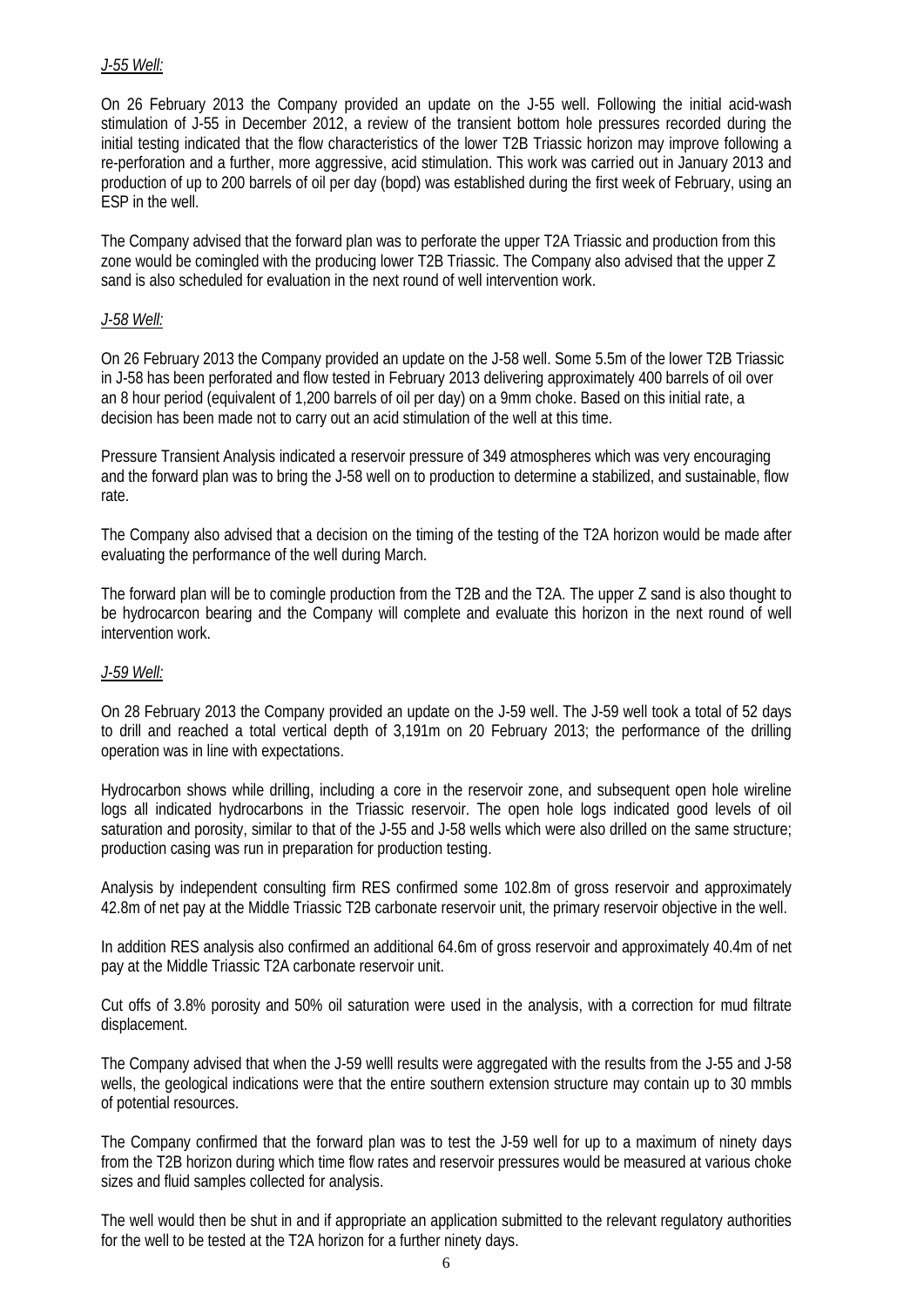There are no further "Subsequent Events" prior to the release of this report.

## **Summary:**

The Company went through a very productive six month period. The drilling results continue to confirm the prospectivity of the Block 31 permit and it is expected that the CPR will provide an independent confirmation of the current reserve base. Whilst the delays in some of the well testing operations have been frustrating, the goal of developing Jupiter Energy into a full cycle E&P company with a meaningful production profile and sizeable 2P reserves base remains on track.

### **Competent Persons Statements:**

General

Keith Martens, BSc Geology and Geophysics, with over 35 years' oil & gas industry experience, is the qualified person who has reviewed and approved the technical information contained in this report.

#### Independent Reserves

The information in this report which relates to independent Triassic oil reserves (1P, 2P, 3P) and prospective resource (P90, P50, P10) is based on information compiled by Senergy Limited, an international oil & gas consulting company that specialises in oil & gas reserve estimations. Senergy Limited has sufficient experience which is relevant to reserve estimations and to the specific exploration permit in Kazakhstan to qualify as competent to verify information pertaining to the Triassic oil reserves (1P, 2P, 3P) and prospective resource (P90, P50, P10). Senergy Limited has given and not withdrawn its written consent to the inclusion of its name and the Triassic (1P, 2P, 3P) reserves and prospective resource (P90, P50, P10) figures in the form and context in which they appear in this report. Senergy Limited has no financial interest in the Company.

The information in this report which relates to Triassic prospective resources (P50) and open hole logging interpretation is based on information compiled by Reservoir Evaluation Services LLP (RES), a Kazakh based oil & gas consulting company that specialises in oil & gas reserve estimations. RES has sufficient experience which is relevant to oil & gas reserve estimation and open hole logging analysis and to the specific permit in Kazakhstan to qualify as competent to verify the information pertaining to the Triassic prospective resource (P50) and open hole logging analysis. RES has given and not withdrawn its written consent to the inclusion of the Triassic prospective resource (P50) figure or open hole logging analysis in the form and context in which they appear in this report. RES has no financial interest in the Company.

# *Auditor's Independence Declaration*

In accordance with section 307C of the Corporations Act 2001, the Directors have obtained a declaration of independence from Ernst & Young, the consolidated entity's auditors. The independence declaration is included at page 8 of the financial report.

Dated at West Perth on 14 March 2013.

This report is signed in accordance with a resolution of the Board of Directors.

**G A Gander Executive Chairman/CEO**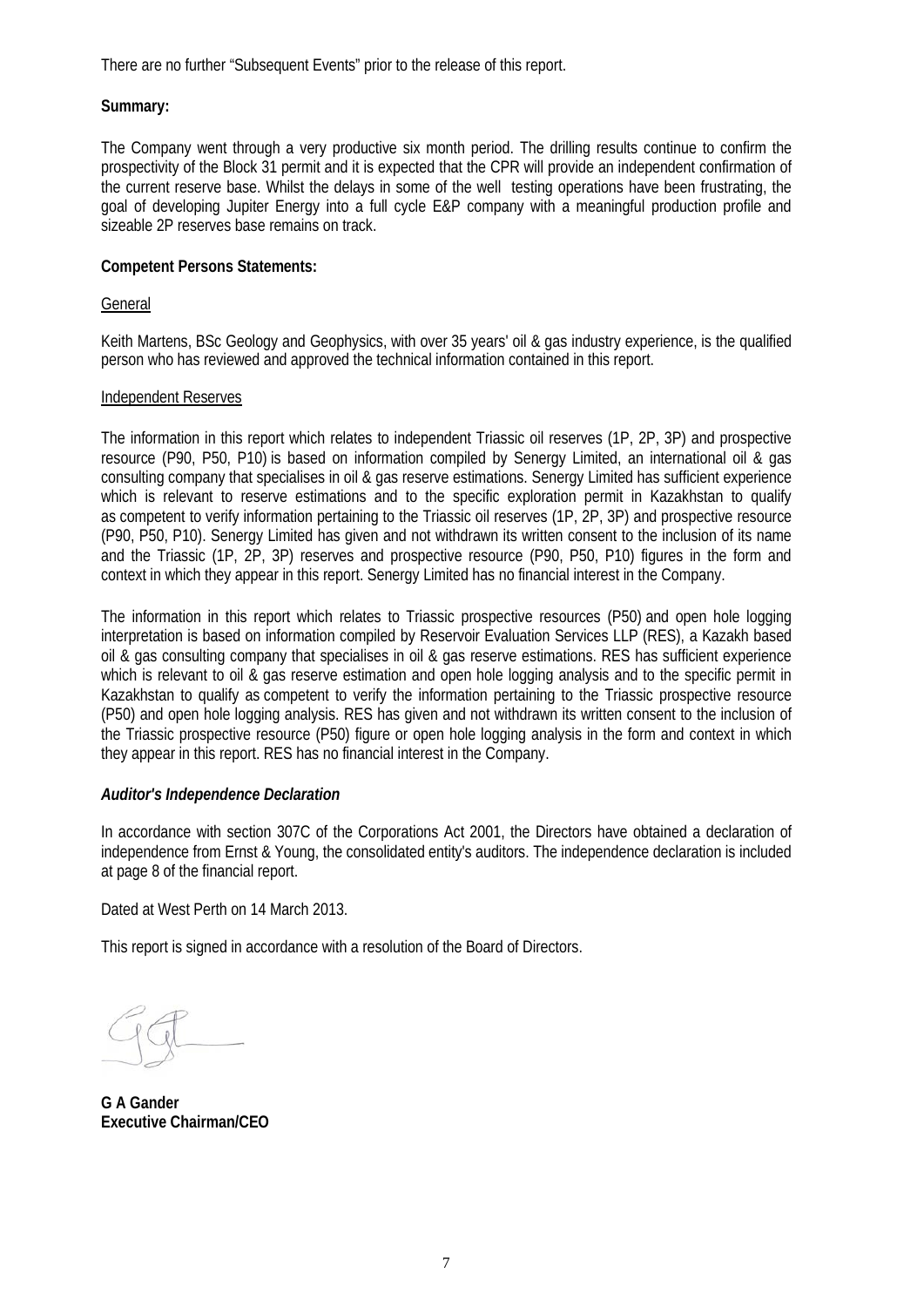

Ernst & Young Building Errist & Fourig Bullaring<br>11 Mounts Bay Road<br>Perth WA 6000 Australia GPO Box M939 Perth WA 6843

Tel: +61 8 9429 2222 Fax: +61 8 9429 2436 www.ey.com/au

# **Auditor's Independence Declaration to the Directors of Jupiter Energy Limited**

In relation to our review of the financial report of Jupiter Energy Limited for the half-year ended 31 December 2012, to the best of my knowledge and belief, there have been no contraventions of the auditor independence requirements of the *Corporations Act 2001* or any applicable code of professional conduct.

nury  $7$  mbt  $*$ 

Ernst & Young

R J Curtin Partner 14 March 2013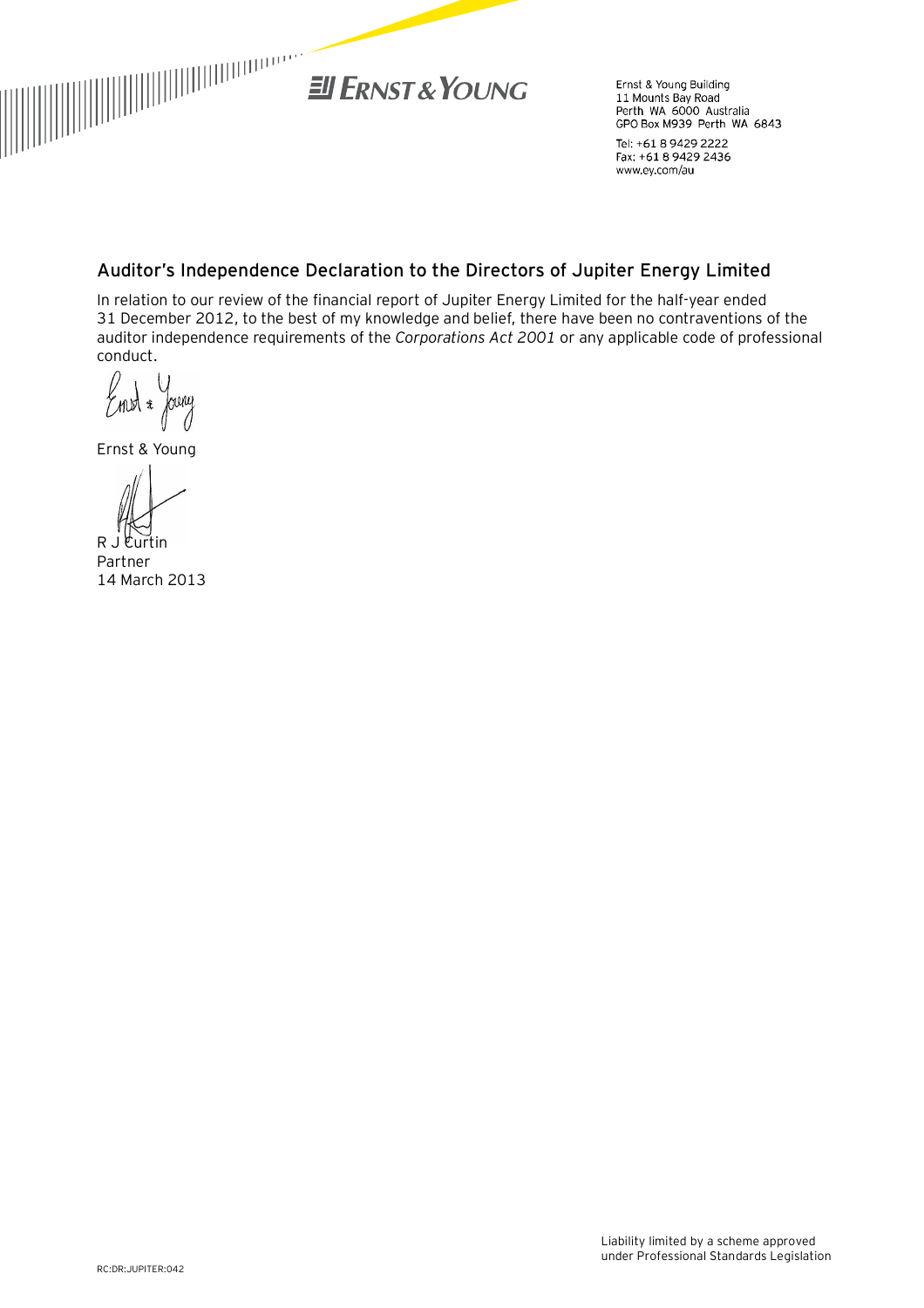

Frnst & Young Building 11 Mounts Bay Road Perth WA 6000 Australia GPO Box M939 Perth WA 6843

Tel: +61 8 9429 2222 Fax: +61 8 9429 2436 www.ey.com/au

To the members of Jupiter Energy Limited

# **Report on the 31 December 2012 Half-Year Financial Report**

We have reviewed the accompanying half-year financial report of Jupiter Energy Limited, which comprises the statement of financial position as at 31 December 2012, the statement of comprehensive income, statement of changes in equity and statement of cash flows for the half-year ended on that date, notes comprising a summary of significant accounting policies and other explanatory information, and the directors' declaration of the consolidated entity comprising the company and the entities it controlled at the half year end or from time to time during the half-year.

# **Directors' Responsibility for the Half-Year Financial Report**

The directors of the company are responsible for the preparation of the half-year financial report that gives a true and fair view in accordance with Australian Accounting Standards and the *Corporations Act 2001* and for such internal controls as the directors determine are necessary to enable the preparation of the half-year financial report that is free from material misstatement, whether due to fraud or error.

# **Auditor's Responsibility**

Our responsibility is to express a conclusion on the half-year financial report based on our review. We conducted our review in accordance with Auditing Standard on Review Engagements ASRE 2410 *Review of a Financial Report Performed by the Independent Auditor of the Entity*, in order to state whether, on the basis of the procedures described, we have become aware of any matter that makes us believe that the financial report is not in accordance with the *Corporations Act 2001* including: giving a true and fair view of the consolidated entity's financial position as at 31 December 2012 and its performance for the half-year ended on that date; and complying with Accounting Standard AASB 134 *Interim Financial Reporting* and the *Corporations Regulations 2001* . As the auditor of Jupiter Energy Limited and the entities it controlled during the half-year, ASRE 2410 requires that we comply with the ethical requirements relevant to the audit of the annual financial report.

A review of a half-year financial report consists of making enquiries, primarily of persons responsible for financial and accounting matters, and applying analytical and other review procedures. A review is substantially less in scope than an audit conducted in accordance with Australian Auditing Standards and consequently does not enable us to obtain assurance that we would become aware of all significant matters that might be identified in an audit. Accordingly, we do not express an audit opinion.

# **Independence**

In conducting our review, we have complied with the independence requirements of the *Corporations Act 2001*. We have given to the directors of the company a written Auditor's Independence Declaration, a copy of which is included in the Directors' Report.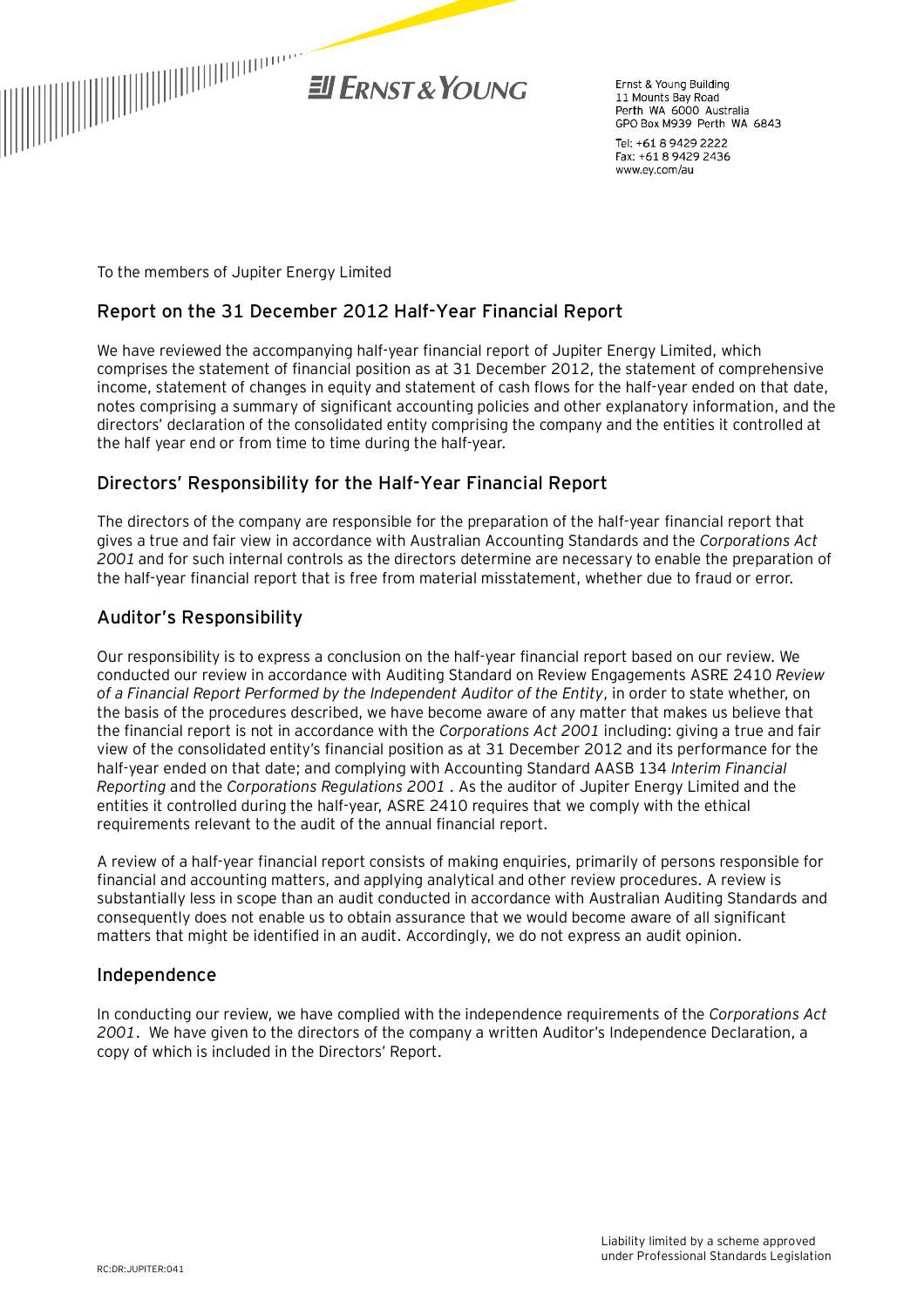

# **Conclusion**

Based on our review, which is not an audit, we have not become aware of any matter that makes us believe that the half-year financial report of Jupiter Energy Limited is not in accordance with the *Corporations Act 2001*, including:

- a) giving a true and fair view of the consolidated entity's financial position as at 31 December 2012 and of its performance for the half-year ended on that date; and
- b) complying with Accounting Standard AASB 134 *Interim Financial Reporting* and the *Corporations Regulations 2001*.

# Material Uncertainty Regarding Continuation as a Going Concern

Without modifying our conclusion, we draw attention to Note 2(a) in the financial report. As a result of the matters described in Note 2(a), there is a material uncertainty whether the consolidated entity will continue as a going concern and therefore whether it will realise its assets and extinguish its liabilities in the normal course of business and at the amounts stated in the financial report. The financial report does not include any adjustments relating to the recoverability and classification of recorded asset amounts or to the amounts and classification of liabilities that might be necessary should the consolidated entity not continue as a going concern.

Ernst & Young

R J Curtin Partner Perth 14 March 2013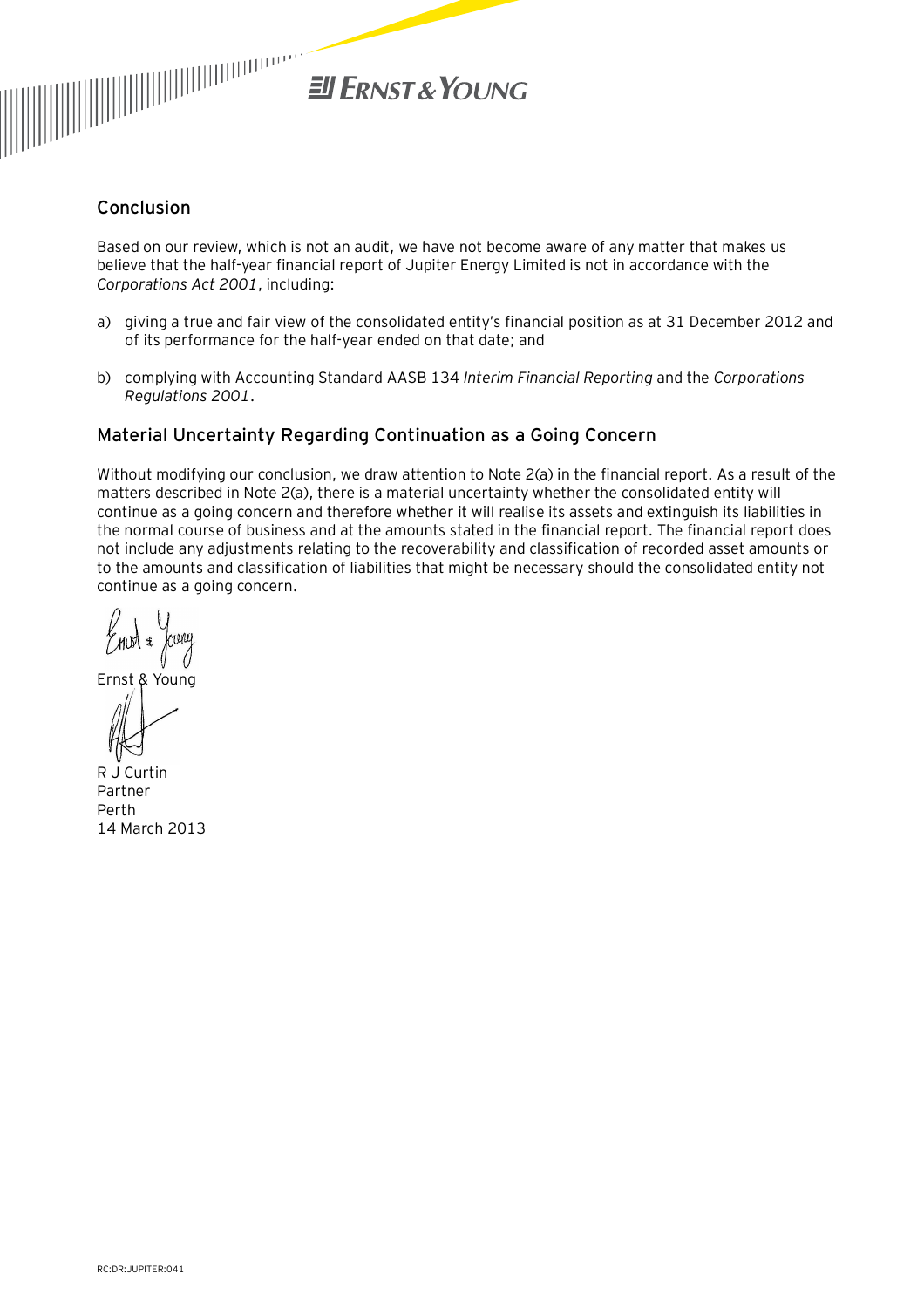#### **DIRECTORS' DECLARATION**

In accordance with a resolution of the Directors of Jupiter Energy Limited, I state that:

In the opinion of the Directors:

- a. The financial statements and notes of the consolidated entity are in accordance with the Corporations Act 2001, including:
	- I. giving a true and fair view of the financial position of the consolidated entity as at 31 December 2012 and the performance for the half-year ended on that date, and
	- II. complying with Accounting Standard AASB 134 "Interim Financial Reporting" and the Corporations Regulations 2001; and
- b. Subject to the matters disclosed at note 2, there are reasonable grounds to believe that the company will be able to pay its debts as and when they become due and payable.

This declaration is made in accordance with a resolution of the Board of Directors.

**G A Gander Executive Chairman/CEO**

Signed in West Perth 14 March 2013.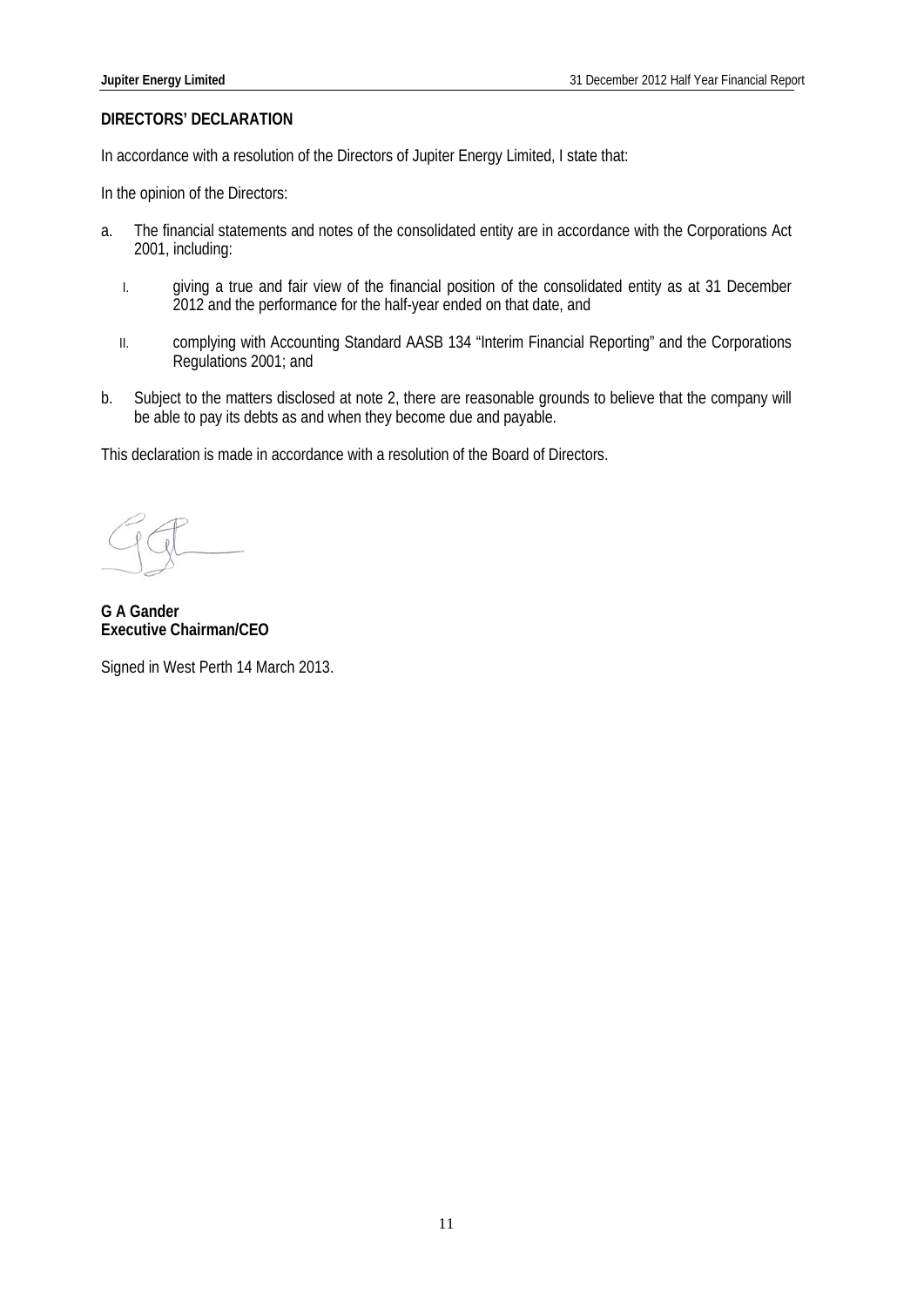## **STATEMENT OF COMPREHENSIVE INCOME FOR THE HALF-YEAR ENDED 31 DECEMBER 2012**

|                                                                                           |             | <b>Consolidated Entity</b>         |                                    |
|-------------------------------------------------------------------------------------------|-------------|------------------------------------|------------------------------------|
|                                                                                           |             | 6 months to<br>31 December<br>2012 | 6 months to<br>31 December<br>2011 |
|                                                                                           | <b>Note</b> | \$Α                                | \$Α                                |
| Revenue                                                                                   |             | 2,207,211                          |                                    |
| Cost of sales                                                                             |             | (1,913,659)                        |                                    |
| Gross profit                                                                              |             | 293,552                            |                                    |
|                                                                                           |             |                                    |                                    |
| Other income                                                                              |             |                                    | 21,455                             |
| (Loss) / gain on derivative financial instrument                                          |             | (221, 223)                         | 510,925                            |
| Foreign currency (loss) / gain                                                            |             | (372, 196)                         | 295,923                            |
| General and administrative costs                                                          |             | (2,477,113)                        | (2,641,202)                        |
| <b>Operating loss</b>                                                                     |             | (2,776,980)                        | (1,812,899)                        |
|                                                                                           |             |                                    |                                    |
| Finance income                                                                            |             | 23,061                             | 20,978                             |
| Finance costs                                                                             |             | (40, 795)                          | (232, 130)                         |
| Loss before tax                                                                           |             | (2,794,714)                        | (2,024,051)                        |
| Income tax expense                                                                        |             |                                    |                                    |
| Loss after income tax                                                                     |             | (2,794,714)                        | (2,024,051)                        |
|                                                                                           |             |                                    |                                    |
| Other comprehensive income                                                                |             |                                    |                                    |
| Items that may be reclassified to profit and loss                                         |             |                                    |                                    |
| Foreign currency translation                                                              |             | (1, 208, 896)                      | 1,442,897                          |
| Total comprehensive loss for the period                                                   |             | (4,003,610)                        | (581, 154)                         |
| Loss per share attributable to ordinary equity holders of<br>the parent (cents per share) |             |                                    |                                    |
| Basic loss per share                                                                      |             | (1.90)                             | (1.75)                             |
| Diluted loss per share                                                                    |             | (1.90)                             | (1.75)                             |

*The above Statement of Comprehensive Income should be read in conjunction with the accompanying notes.*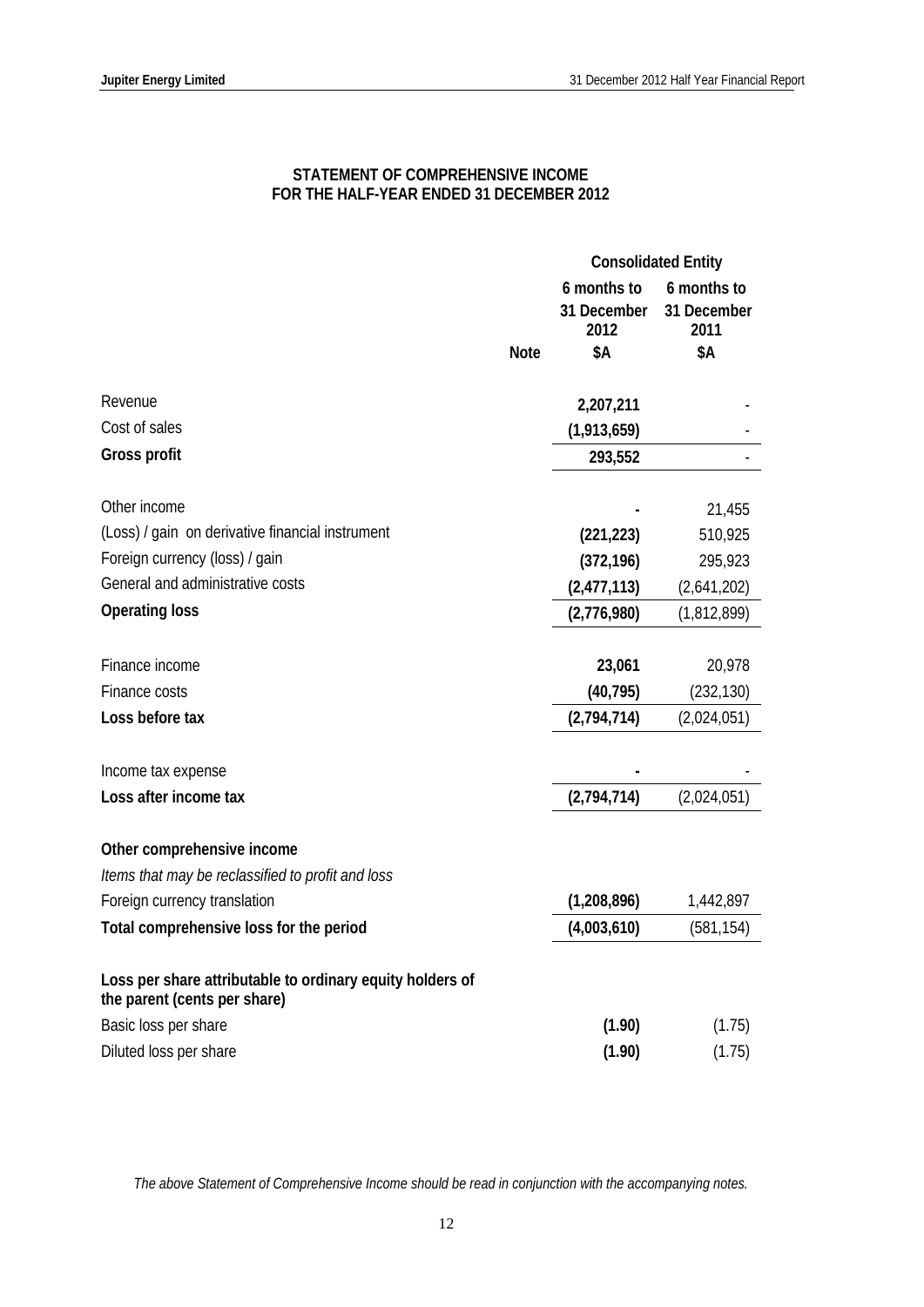### **STATEMENT OF FINANCIAL POSITION AS AT 31 DECEMBER 2012**

|                                        | <b>Note</b>    | 31 December 2012<br>\$Α | 30 June 2012<br>\$Α     |
|----------------------------------------|----------------|-------------------------|-------------------------|
| <b>ASSETS</b>                          |                |                         |                         |
| <b>Current Assets</b>                  |                |                         |                         |
| Cash and cash equivalents              | 4              | 3,965,342               | 395,445                 |
| Trade and other receivables            |                | 349,508                 | 527,566                 |
| Other current assets                   |                | 1,492,198               | 460,496                 |
| Inventories                            |                | 40,272                  | 53,320                  |
| <b>Total Current Assets</b>            |                | 5,847,320               | 1,436,827               |
| <b>Non-Current Assets</b>              |                |                         |                         |
| Other non-current assets               |                | 2,302,969               | 2,401,889               |
| Exploration and evaluation expenditure | 5              | 22,528,061              | 25,014,521              |
| Plant and equipment                    |                | 2,150,681               | 926,336                 |
| Oil and gas properties                 | 6              | 23,204,091              | 14,225,282              |
| Other financial assets                 |                | 402,781                 | 292,752                 |
| <b>Total Non-Current Assets</b>        |                | 50,588,583              | 42,860,780              |
| <b>Total Assets</b>                    |                | 56,435,903              | 44,297,607              |
| <b>Current Liabilities</b>             |                |                         |                         |
| Trade and other payables               | $\overline{7}$ | 3,823,534               | 1,124,623               |
| Deferred revenue                       |                | 17,901                  | 1,192,039               |
| Other financial liabilities            | 8              | 2,891,940               |                         |
| Provisions                             |                | 87,156                  | 90,957                  |
| <b>Total Current Liabilities</b>       |                | 6,820,531               | 2,407,619               |
| <b>Non-current Liabilities</b>         |                |                         |                         |
| Provisions                             |                | 485,825                 | 356,594                 |
| Other financial liabilities            | 8              |                         | 2,789,897               |
| Derivative liability                   | 8              |                         | 274,880                 |
| <b>Total Non-Current Liabilities</b>   |                | 485,825                 | 3,421,371               |
| <b>Total Liabilities</b>               |                | 7,306,356               | 5,828,990               |
| <b>Net Assets</b>                      |                | 49,129,547              | 38,468,617              |
| Equity                                 |                |                         |                         |
| Contributed equity                     | 9              | 85,635,659              |                         |
| Share based payment reserve            |                | 4,737,306               | 71,236,136<br>4,472,289 |
| Foreign currency translation reserve   |                | (5,955,883)             | (4,746,987)             |
| <b>Accumulated losses</b>              |                | (35, 287, 535)          | (32, 492, 821)          |
| <b>Total Equity</b>                    |                | 49,129,547              | 38,468,617              |

*The above Statement of Financial Position should be read in conjunction with the accompanying notes.*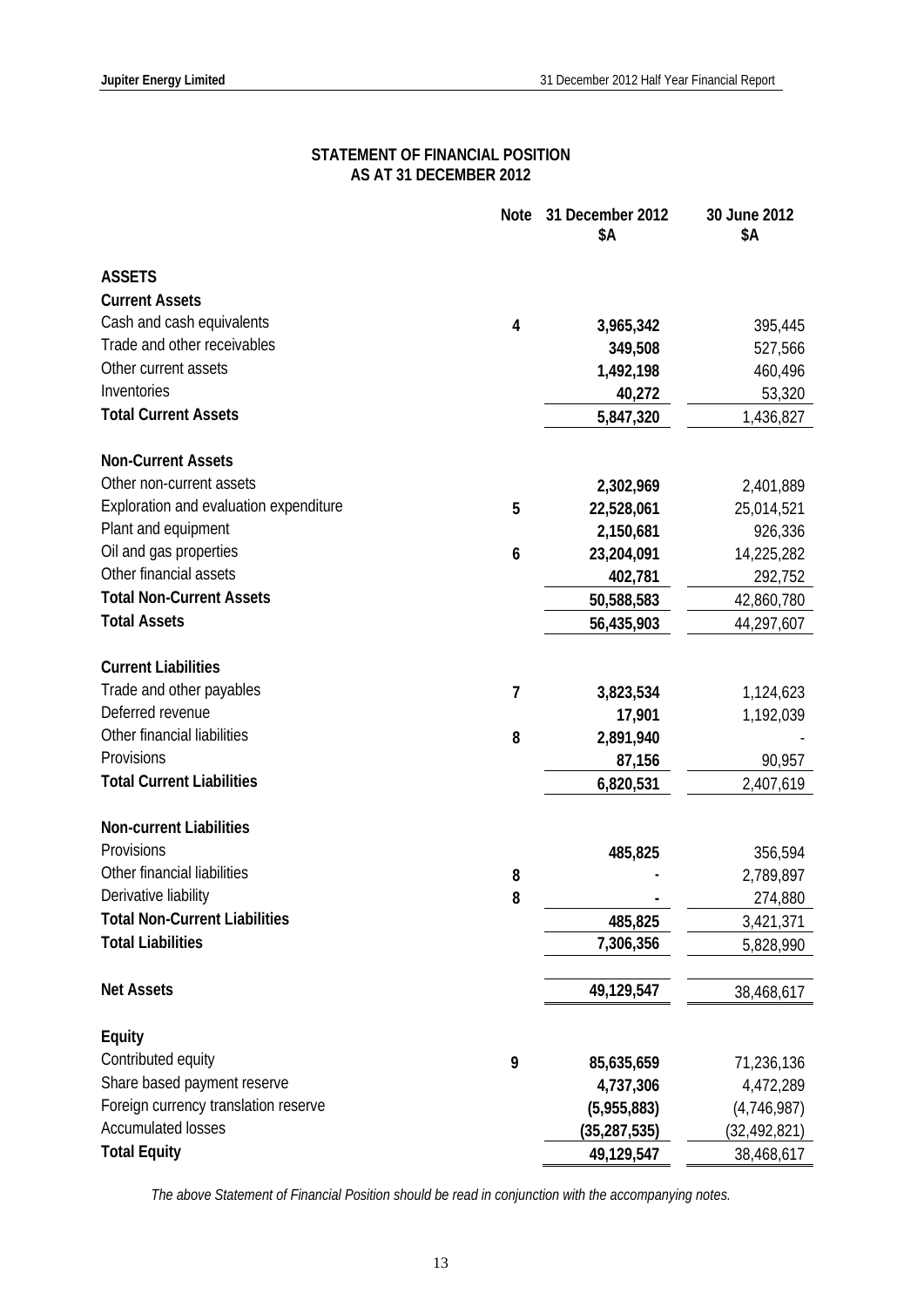| <b>CONSOLIDATED</b>                                             | <b>Issued</b><br>Capital | Share based<br>payment<br>reserve | Foreign<br>currency<br>translation<br>reserve | Accumulated<br>Losses         | <b>Total Equity</b>       |
|-----------------------------------------------------------------|--------------------------|-----------------------------------|-----------------------------------------------|-------------------------------|---------------------------|
|                                                                 | \$Α                      | \$Α                               | \$Α                                           | \$Α                           | \$Α                       |
| As at 1 July 2012<br>Loss for the period<br>Other comprehensive | 71,236,136               | 4,472,289                         | (4,746,987)                                   | (32, 492, 821)<br>(2,794,714) | 38,468,617<br>(2,794,714) |
| income                                                          |                          |                                   | (1, 208, 896)                                 |                               | (1,208,896)               |
| Total comprehensive<br>income / (loss)                          |                          |                                   | (1,208,896)                                   | (2,794,714)                   | (4,003,610)               |
| Issue of shares<br>Share issue costs                            | 14,899,015<br>(499, 492) |                                   |                                               |                               | 14,899,015<br>(499, 492)  |
| Share based payments                                            |                          | 265,017                           |                                               |                               | 265,017                   |
| As at 31 December 2012                                          | 85,635,659               | 4,737,306                         | (5,955,883)                                   | (35, 287, 535)                | 49,129,547                |
|                                                                 |                          |                                   |                                               |                               |                           |
| As at 1 July 2011                                               | 71,280,610               | 3,922,453                         | (6,084,968)                                   | (28, 197, 719)                | 40,920,376                |
| Loss for the period<br>Other comprehensive<br>income            |                          |                                   | 1,442,897                                     | (2,024,051)                   | (2,024,051)<br>1,442,897  |
| Total comprehensive                                             |                          |                                   | 1,442,897                                     | (2,024,051)                   | (581, 154)                |
| income<br>Share based payments                                  |                          | 215,559                           |                                               |                               | 215,559                   |
| As at 31 December 2011                                          | 71,280,610               | 4,138,012                         | (4,642,071)                                   | (30, 221, 770)                | 40,554,781                |

# **STATEMENT OF CHANGES IN EQUITY FOR THE HALF-YEAR ENDED 31 DECEMBER 2012**

*The above Statement of Changes in Equity should be read in conjunction with the accompanying notes.*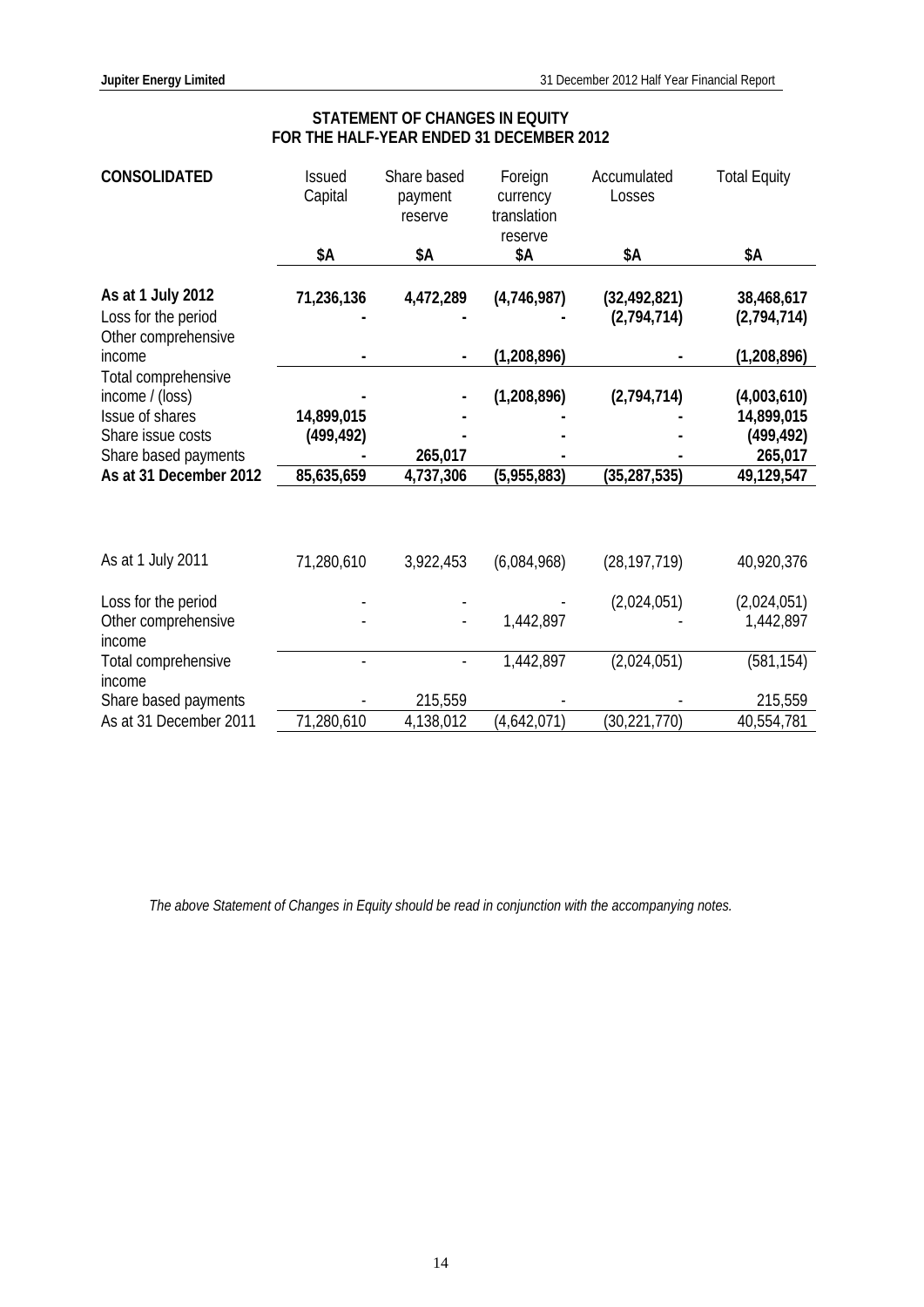# **STATEMENT OF CASH FLOWS FOR THE HALF-YEAR ENDED 31 DECEMBER 2012**

|                                                          | <b>Consolidated Entity</b> |                     |
|----------------------------------------------------------|----------------------------|---------------------|
|                                                          | 6 months to                | 6 months to         |
|                                                          | 31 December<br>2012        | 31 December<br>2011 |
|                                                          | \$Α                        | \$Α                 |
| Cash flows from operating activities                     |                            |                     |
| Receipts from customers                                  | 3,323,263                  | 30,864              |
| Payments to suppliers and employees                      | (3,027,700)                | (2,901,540)         |
| Interest received                                        | 23,061                     | 20,860              |
| Net cash from/(used in)/provided by operating activities | 318,624                    | (2,849,816)         |
|                                                          |                            |                     |
| Cash flows from investing activities                     |                            |                     |
| Payments for exploration and development expenditure     | (9,330,344)                | (9,676,460)         |
| Payments for plant and equipment                         | (1,408,854)                | (451, 233)          |
| Net cash (used in) investing activities                  | (10, 739, 198)             | (10, 127, 693)      |
|                                                          |                            |                     |
| Cash flows from financing activities                     |                            |                     |
| Proceeds from convertible note                           |                            | 3,482,361           |
| Proceeds from issue of shares                            | 11,613,015                 |                     |
| Transaction costs from issue of shares                   | (499, 492)                 |                     |
| Proceeds from unsecured loan                             | 2,891,940                  |                     |
| Interest paid                                            | (40, 795)                  |                     |
| Net cash provided by financing activities                | 13,964,668                 | 3,482,361           |
|                                                          |                            |                     |
| Net increase/(decrease) in cash held                     | 3,544,094                  | (9, 495, 148)       |
| Cash at the beginning of the financial period            | 395,445                    | 13,968,248          |
| Foreign exchange gain/(loss)                             | 25,803                     | 124,175             |
| Cash at the end of the financial period                  | 3,965,342                  | 4,597,275           |

*The above Statement of Cash Flows should be read in conjunction with the accompanying notes.*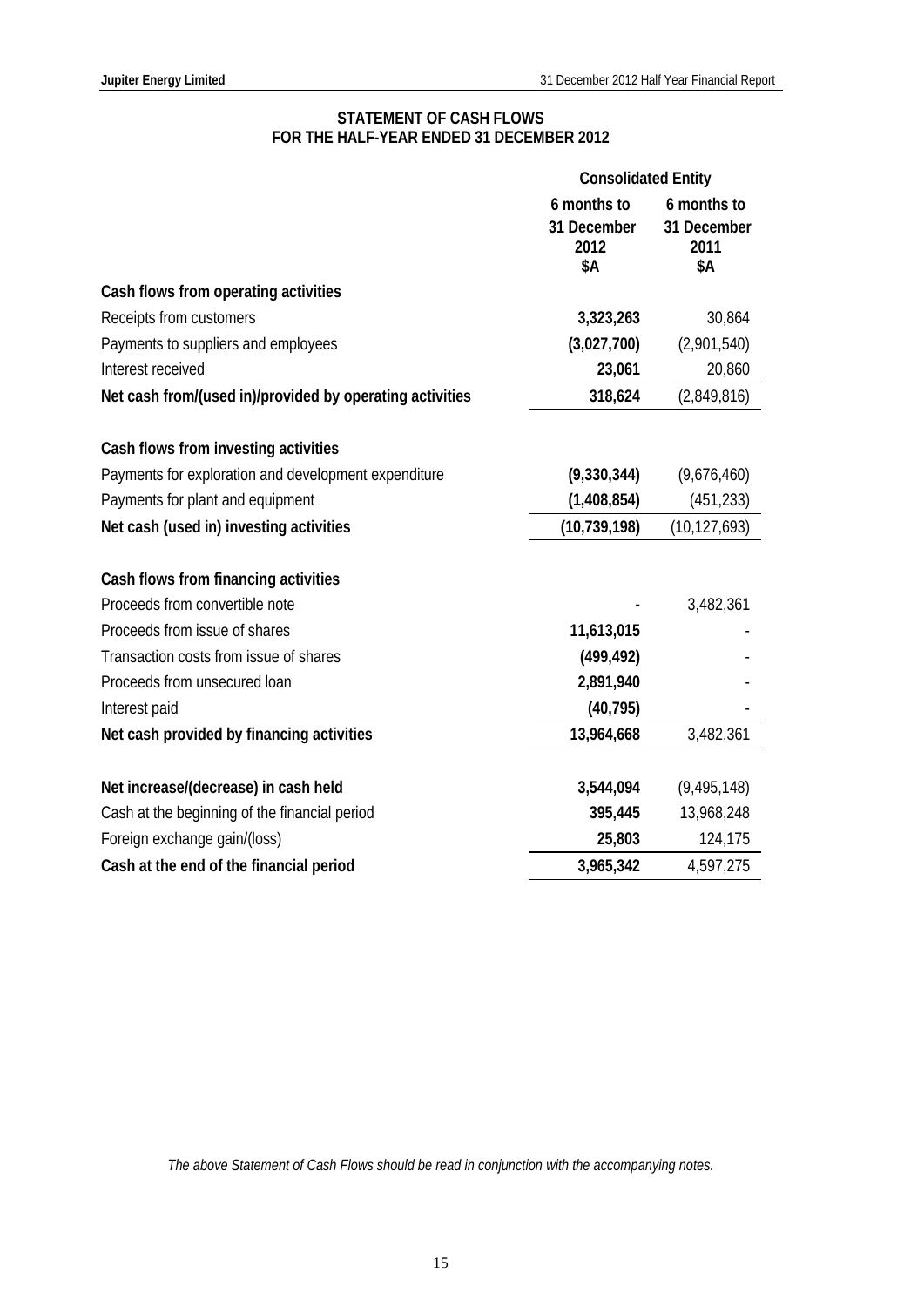## **NOTES TO THE FINANCIAL STATEMENTS**

## **1. CORPORATE INFORMATION**

The half year financial report of Jupiter Energy Limited for the period 31 December 2012 was authorised for issue in accordance with a resolution of the Directors on 14 March 2013.

Jupiter Energy Limited is a company limited by shares that is incorporated and domiciled in Australia and whose shares are publicly listed on Australian Securities Exchange and the London's Alternative Investment Market. Jupiter Energy is a for profit entity.

The registered office is Level 2, 28 Kings Park Road, West Perth, Western Australia 6005.

### **2. BASIS OF PREPARATION AND ACCOUNTING POLICIES**

### **(a) Basis of preparation**

This condensed financial report for the half-year ended 31 December 2012 has been prepared in accordance with AASB 134 *Interim Financial Reporting* and the *Corporations Act 2001.*

All monetary values are reported in A\$ unless otherwise stated.

The half-year financial report does not include all notes of the type normally included within the annual financial report and therefore cannot be expected to provide as full an understanding of the financial performance, financial position and financing and investing activities of the consolidated entity as the full financial report.

It is recommended that the half-year financial report be read in conjunction with the annual report for the year ended 30 June 2012 and considered together with any public announcements made by Jupiter Energy Limited during the half-year ended 31 December 2012 in accordance with the continuous disclosure obligations of the ASX listing rules.

#### *Going Concern*

The consolidated financial statements have been prepared on a going concern basis with the Directors of the opinion that the Group can meet its obligations as and when they fall due.

At 31 December 2012 the Group has a net working capital deficiency of \$0.972 million, which includes Promissory Notes of \$2.89 million repayable on 31 December 2013. To overcome this deficiency the Group is reliant on planned production forecasts being achieved during 2013 and being able to raise additional capital.

The Directors are currently reviewing a range of financing options which may include the further issue of new equity, reserve based debt, convertible debt or a combination of these and other funding instruments. The financing is expected to be finalised within the short term to allow the Group to repay the Promissory Notes and to further the development of the East Akkar field during 2013 and beyond to the stage where export oil sales are being achieved and further development of the field is self-funding.

The Directors are confident of being able to raise the required capital, but note that financing has not been secured at the date of this report. Should the Group not achieve the matters set out above, there is uncertainty whether the Group would continue as a going concern and therefore whether it would realise its assets and extinguish its liabilities in the normal course of business and at the amounts stated in the financial report. The financial report does not include adjustments relating to the recoverability or classification of the recorded assets amounts nor to the amounts or classification of liabilities that might be necessary should the Group not be able to continue as a going concern.

# **(b) Accounting policies**

The accounting policies adopted in the preparation of the half year financial report are consistent with those followed in the preparation of the Group's financial statements for the year ended 30 June 2012. All new and amended accounting standards and interpretations effective 1 July 2012 have been adopted by the Group. The adoption of new standards and amendments from 1 July 2012 has not had a significant impact on the accounting policies of the Group.

The Group has not elected to early adopt any new standards or amendments that are issued but not yet effective.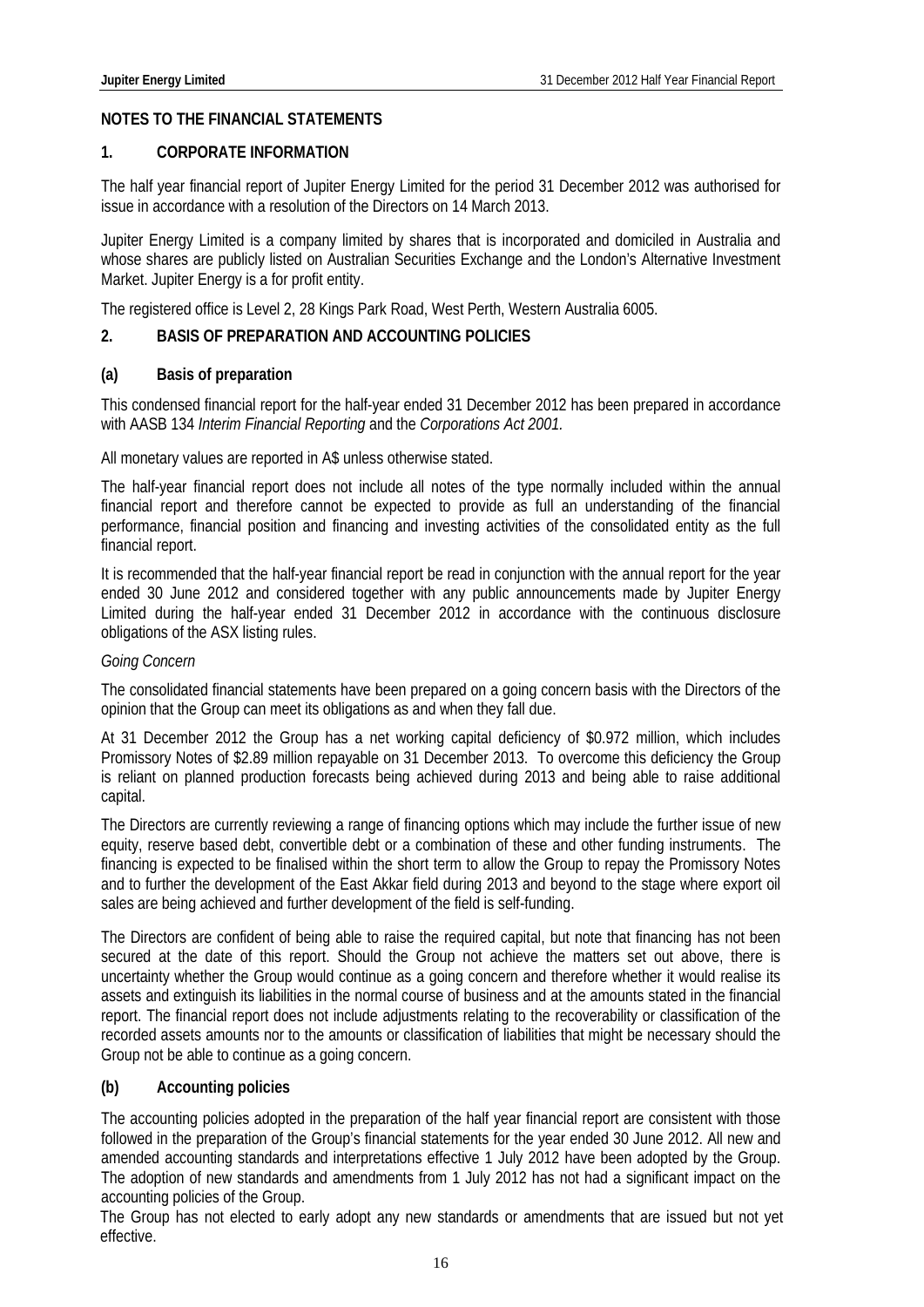## **3. SEGMENT REPORTING**

The Consolidated Entity is exploring for oil and gas in Kazakhstan. Each activity has been aggregated as they have similar economic characteristics and are being conducted in one area of interest. The operations of the Consolidated Entity therefore present one operating segment under AASB 8 Operating Segments.

The accounting policies applied for internal reporting purposes are consistent with those applied in the preparation of the half year financial report.

# **4. CASH AND CASH EQUIVALENTS**

|                                                                                                                                                                                                                         | <b>Consolidated Entity</b>                                         |                                                                       |
|-------------------------------------------------------------------------------------------------------------------------------------------------------------------------------------------------------------------------|--------------------------------------------------------------------|-----------------------------------------------------------------------|
|                                                                                                                                                                                                                         | 31 Dec 2012<br>\$Α                                                 | 31 Dec 2011<br>\$Α                                                    |
| For the purpose of the half year cash flow statement, cash and cash<br>equivalents are comprised of the following:                                                                                                      |                                                                    |                                                                       |
| Cash at bank and in hand                                                                                                                                                                                                | 3,965,342                                                          | 4,597,275                                                             |
|                                                                                                                                                                                                                         | 3,965,342                                                          | 4,597,275                                                             |
| 5.<br><b>MINERAL EXPLORATION EXPENDITURE</b>                                                                                                                                                                            |                                                                    |                                                                       |
|                                                                                                                                                                                                                         | <b>Consolidated Entity</b>                                         |                                                                       |
|                                                                                                                                                                                                                         | 31 Dec 2012<br>\$Α                                                 | 30 June 2012<br>\$Α                                                   |
| Exploration expenditure carried forward in respect of areas of interest<br>in:                                                                                                                                          |                                                                    |                                                                       |
| Exploration and evaluation expenditure at cost                                                                                                                                                                          | 22,528,061                                                         | 25,014,521                                                            |
| Movements during the period<br>Balance at beginning of period<br>Expenditure incurred during the period<br>Reclassification to oil and gas properties<br>Foreign exchange translation<br>Balance at end of period<br>6. | 25,014,521<br>8,310,704<br>(9,880,951)<br>(916, 213)<br>22,528,061 | 25,319,806<br>12,856,785<br>(14, 241, 140)<br>1,079,070<br>25,014,521 |
| OIL AND GAS PROPERTIES                                                                                                                                                                                                  |                                                                    |                                                                       |
| Movements during the period<br>Balance at beginning of period<br>Additions                                                                                                                                              | 14,323,277                                                         |                                                                       |
| Transferred from exploration and evaluation assets<br>Disposals                                                                                                                                                         | 9,880,951                                                          | 14,241,140                                                            |
| Net exchange differences                                                                                                                                                                                                | (724, 421)                                                         | 82,137                                                                |
| Balance at end of period                                                                                                                                                                                                | 23,479,807                                                         | 14,323,277                                                            |
| Depletion and impairment at beginning of period                                                                                                                                                                         | (97, 995)                                                          |                                                                       |
| Charge for the year                                                                                                                                                                                                     | (177, 721)                                                         | (97, 995)                                                             |
| Provision for impairment<br>Disposals                                                                                                                                                                                   |                                                                    |                                                                       |
| Depletion and impairment at end of period                                                                                                                                                                               | (275, 716)                                                         | (97, 995)                                                             |
| Net book value at end of period                                                                                                                                                                                         | 23,204,091                                                         | 14,225,282                                                            |

During the period, costs associated with J-51 and J-53 were transferred to oil and gas properties as the wells were granted a trial production licence during the period.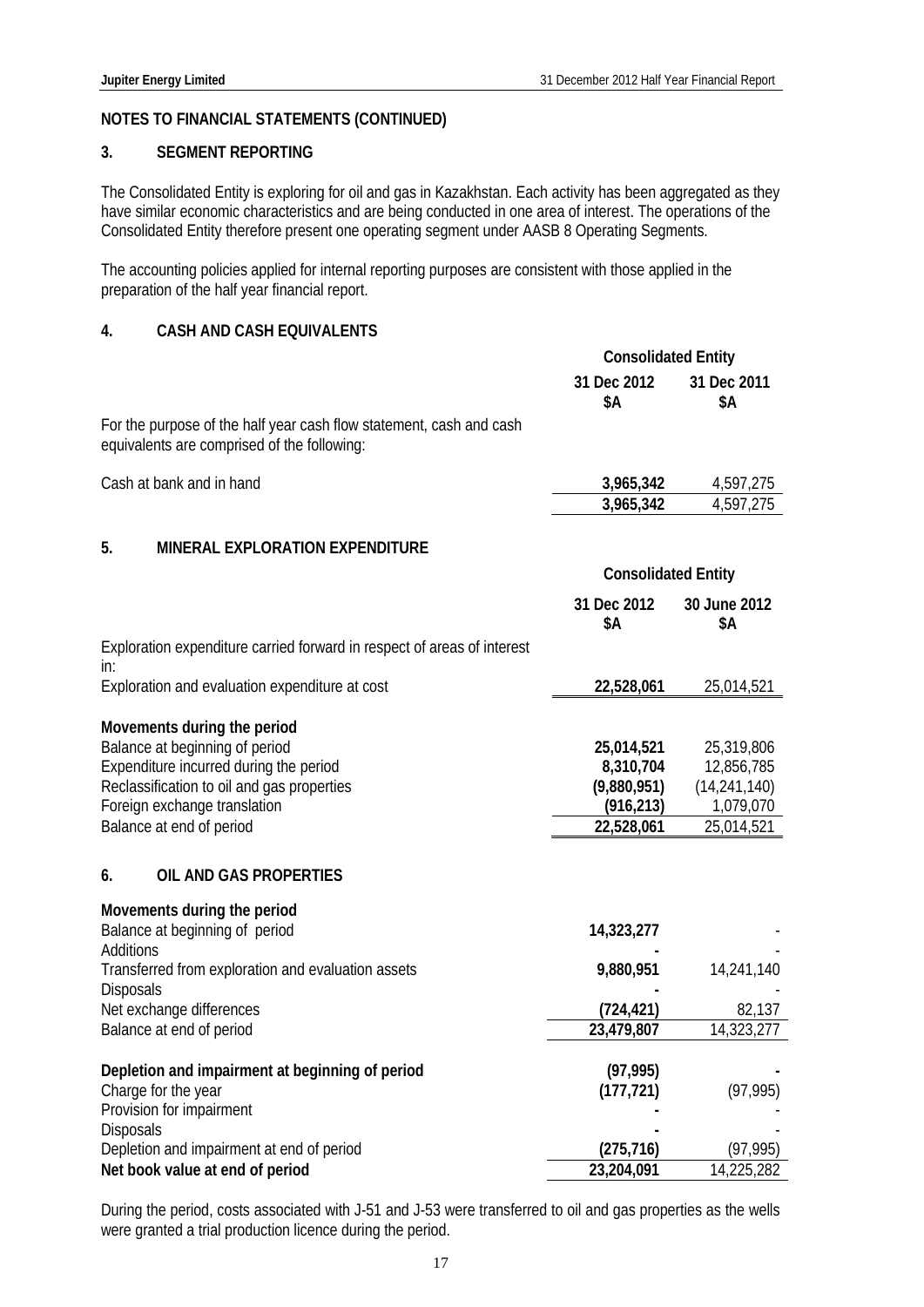#### **7. OTHER PAYABLES**

|                                          | <b>Consolidated Entity</b> |                     |
|------------------------------------------|----------------------------|---------------------|
|                                          | 31 Dec 2012<br>\$Α         | 30 June 2012<br>\$Α |
| Trade creditors                          | 2,134,223                  | 675,335             |
| Accrued expenses                         | 1,654,558                  | 36,889              |
| Other payables                           | 34,753                     | 412,399             |
|                                          | 3,823,534                  | 1,124,623           |
| 8.<br><b>OTHER FINANCIAL LIABILITIES</b> |                            |                     |
| Current                                  |                            |                     |
| Unsecured loan 1                         | 2,891,940                  |                     |
|                                          | 2,891,940                  |                     |
| Non-current                              |                            |                     |
| Convertible note 2                       |                            | 2,789,897           |
| Derivative liability 2                   |                            | 274,880             |
|                                          |                            | 3,064,777           |

1. On 31 December 2012, Jupiter entered into a new unsecured loan agreement (the "Loan") with Mobile Energy Limited.

The Loan is for \$US3 million via 3 Promissory Notes, each with exactly the same terms and each with a face value of \$US1m. The Loan is repayable on 31 December 2013 or at such time that the Company raises additional funding of a minimum of \$20 million via debt, equity or other funding. The Loan has a coupon rate of 15% per annum, payable quarterly in arrears, with the first interest payment due on 31 March 2013.

2. On 2 August 2012, Soyuzneftegas Capital Limited (SNG) converted the convertible notes. The final conversion price was \$0.40, therefore issuing 8,215,000 shares.

# **9. CONTRIBUTED EQUITY**

|                                            | 31 Dec 2012<br>\$A | 30 June 2012<br>\$Α |
|--------------------------------------------|--------------------|---------------------|
| <b>Issued Capital</b>                      |                    |                     |
| Ordinary shares (a)                        | 85,341,461         | 70,941,938          |
| Options (b)                                | 294,198            | 294,198             |
|                                            | 85,635,659         | 71,236,136          |
| (a)<br>Movements in ordinary share capital |                    |                     |
|                                            | No.                | \$Α                 |
| Balance 30 June 2011                       | 1,737,934,742      | 70,986,412          |
| 1 for 15 reconstruction                    | (1,622,071,255)    |                     |
| Cost of issue - Rights Issue               |                    | (44, 474)           |
| Issue of shares – share based payment *    | 266,667            |                     |
| Balance 30 June 2012                       | 116,130,154        | 70,941,938          |
| Issue of shares - Rights Issue             | 29,032,539         | 11,613,015          |
| Cost of issue – Rights Issue               |                    | (499, 492)          |
| Conversion of convertible notes            | 8,215,000          | 3,286,000           |
| Balance 31 December 2012                   | 153,377,693        | 85,341,461          |
|                                            |                    |                     |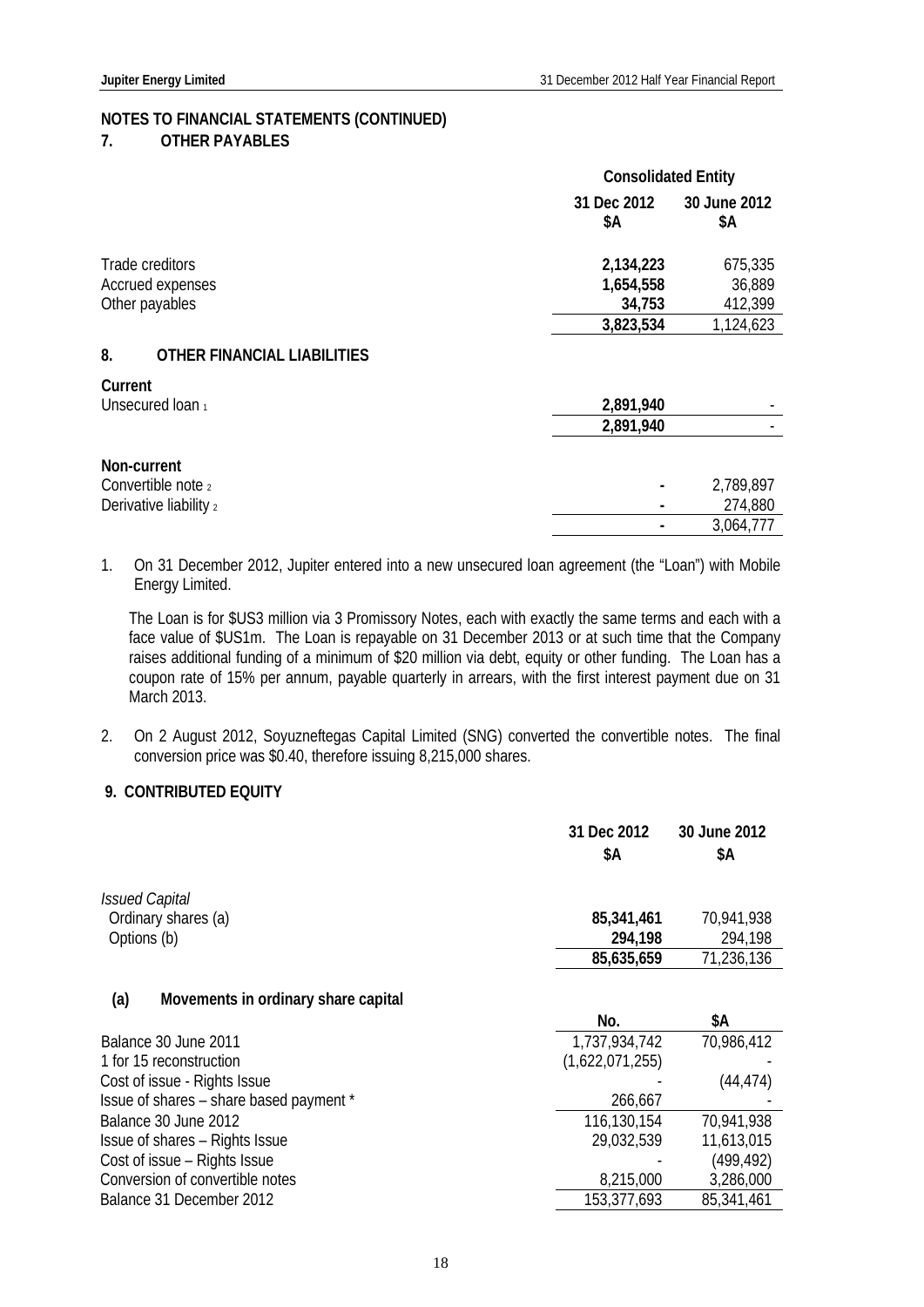#### **9. CONTRIBUTED EQUITY (CONTINUED)**

**(b) Movements in options** 

|                           | No.            | \$A     |
|---------------------------|----------------|---------|
| Balance 30 June 2011      | 13,000,000     | 294,198 |
| 1 for 15 reconstruction   | (12, 133, 331) |         |
| Balance 31 December 2011  | 866,669        | 294,198 |
| Balance 30 June 2012      | 866,669        | 294,198 |
| Expired during the period | (866, 669)     |         |
| Balance 31 December 2012  |                | 294.198 |

#### **10. SHARE BASED PAYMENTS**

On 9 November, 5,066,666 performance rights were approved by shareholders to directors and executives. The number of performance rights vest in proportion to the percentage increase in share price at vesting date \$0.919 (minimum vesting price). For 100% of the performance rights to vest, the share price of the Company needs to reach \$1.47. In respect of the Vesting Condition, the percentage increase in the Share price of the Company will be calculated by reference to the volume weighted average price of Shares in the 20 consecutive trading days immediately prior to the Vesting Date (31st December 2013). No performance rights vest if the calculated share price is less than the minimum vesting price at vesting date.

The fair value of performance rights granted to directors is estimated as at the grant date using a Monte Carol simulation option pricing model taking into account the terms and conditions upon which the instruments were granted.

The following table lists the inputs to the models for the period ended 31 December 2012:

Performance Rights

| Grant date                   | 9 November 2012 |
|------------------------------|-----------------|
| Number of performance rights | 5,066,666       |
| Share price                  | 51 cents        |
| Exercise price               | 0 cents         |
| Dividend Yield               | 0.0%            |
| <b>Expected volatility</b>   | 75.0%           |
| Risk-free interest rate      | 2.72%           |
| Expected life                | $1.14$ year     |
| Weighted average fair value  | 11.04 cents     |
| Total amount                 | \$559,360       |
| Expensed to 31 December 2012 | \$79.909        |

#### **11. CONTINGENT LIABILITIES**

There has been no significant change in contingent liabilities since the last annual reporting date.

#### **12. EVENTS SUBSEQUENT TO REPORTING DATE**

#### *J-53 Well:*

On 26 February 2013 the Company provided an update on the J-53 well. Remedial cementing was in progress to repair the poor primary cement bond, thought to be the cause of the water ingress, and then the plan was to re-perforate the lower T2B Triassic and bring the well on to production with an electric submersible pump (ESP). The well can be produced for up to 3 years under its already approved Trial Production License (TPL).

The Company also advised that it believes the Z sand present in the J-53 well contains hydrocarbons and this will be evaluated at a later date.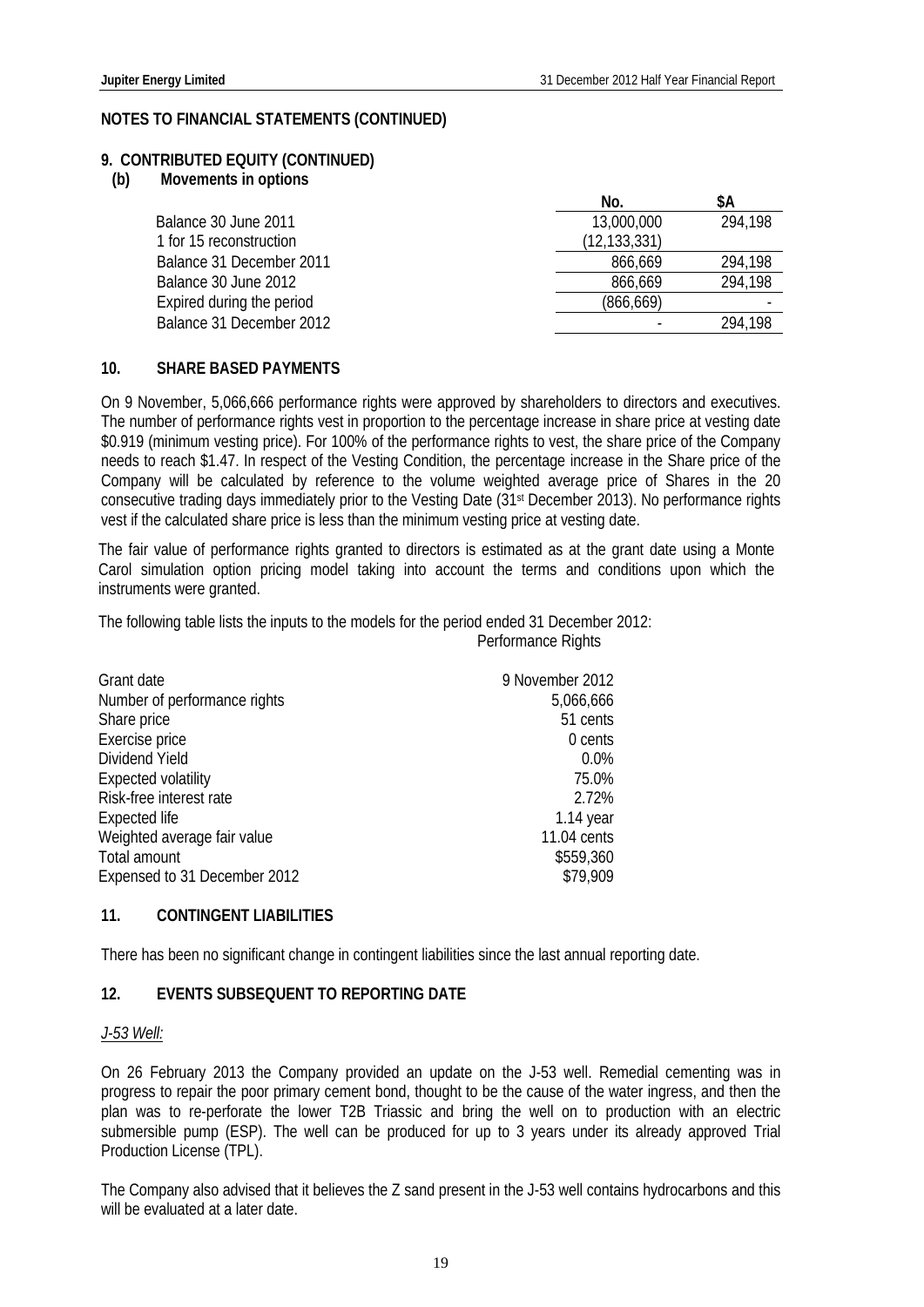## **NOTES TO FINANCIAL STATEMENTS (CONTINUED) 12. EVENTS SUBSEQUENT TO REPORTING DATE (CONTINUED)**

#### *J-55 Well:*

On 26 February 2013 the Company provided an update on the J-55 well. Following the initial acid-wash stimulation of J-55 in December 2012, a review of the transient bottom hole pressures recorded during the initial testing indicated that the flow characteristics of the lower T2B Triassic horizon may improve following a re-perforation and a further, more aggressive, acid stimulation. This work was carried out in January 2013 and production of up to 200 barrels of oil per day (bopd) was established during the first week of February, using an ESP in the well.

The Company advised that the forward plan was to perforate the upper T2A Triassic and production from this zone would be comingled with the producing lower T2B Triassic. The Company also advised that the upper Z sand is also scheduled for evaluation in the next round of well intervention work.

### *J-58 Well:*

On 26 February 2013 the Company provided an update on the J-58 well. Some 5.5m of the lower T2B Triassic in J-58 has been perforated and flow tested in February 2013 delivering approximately 400 barrels of oil over an 8 hour period (equivalent of 1,200 barrels of oil per day) on a 9mm choke. Based on this initial rate, a decision has been made not to carry out an acid stimulation of the well at this time.

Pressure Transient Analysis indicated a reservoir pressure of 349 atmospheres which was very encouraging and the forward plan was to bring the J-58 well on to production to determine a stabilized, and sustainable, flow rate.

The Company also advised that a decision on the timing of the testing of the T2A horizon would be made after evaluating the performance of the well during March.

The forward plan will be to comingle production from the T2B and the T2A. The upper Z sand is also thought to be hydrocarcon bearing and the Company will complete and evaluate this horizon in the next round of well intervention work.

# *J-59 Well:*

On 28 February 2013 the Company provided an update on the J-59 well. The J-59 well took a total of 52 days to drill and reached a total vertical depth of 3,191m on 20 February 2013; the performance of the drilling operation was in line with expectations.

Hydrocarbon shows while drilling, including a core in the reservoir zone, and subsequent open hole wireline logs all indicated hydrocarbons in the Triassic reservoir. The open hole logs indicated good levels of oil saturation and porosity, similar to that of the J-55 and J-58 wells which were also drilled on the same structure; production casing was run in preparation for production testing.

Analysis by independent consulting firm Reservoir Evaluation Services LLC ("RES") confirmed some 102.8m of gross reservoir and approximately 42.8m of net pay at the Middle Triassic T2B carbonate reservoir unit, the primary reservoir objective in the well.

In addition RES analysis also confirmed an additional 64.6m of gross reservoir and approximately 40.4m of net pay at the Middle Triassic T2A carbonate reservoir unit.

Cut offs of 3.8% porosity and 50% oil saturation were used in the analysis, with a correction for mud filtrate displacement.